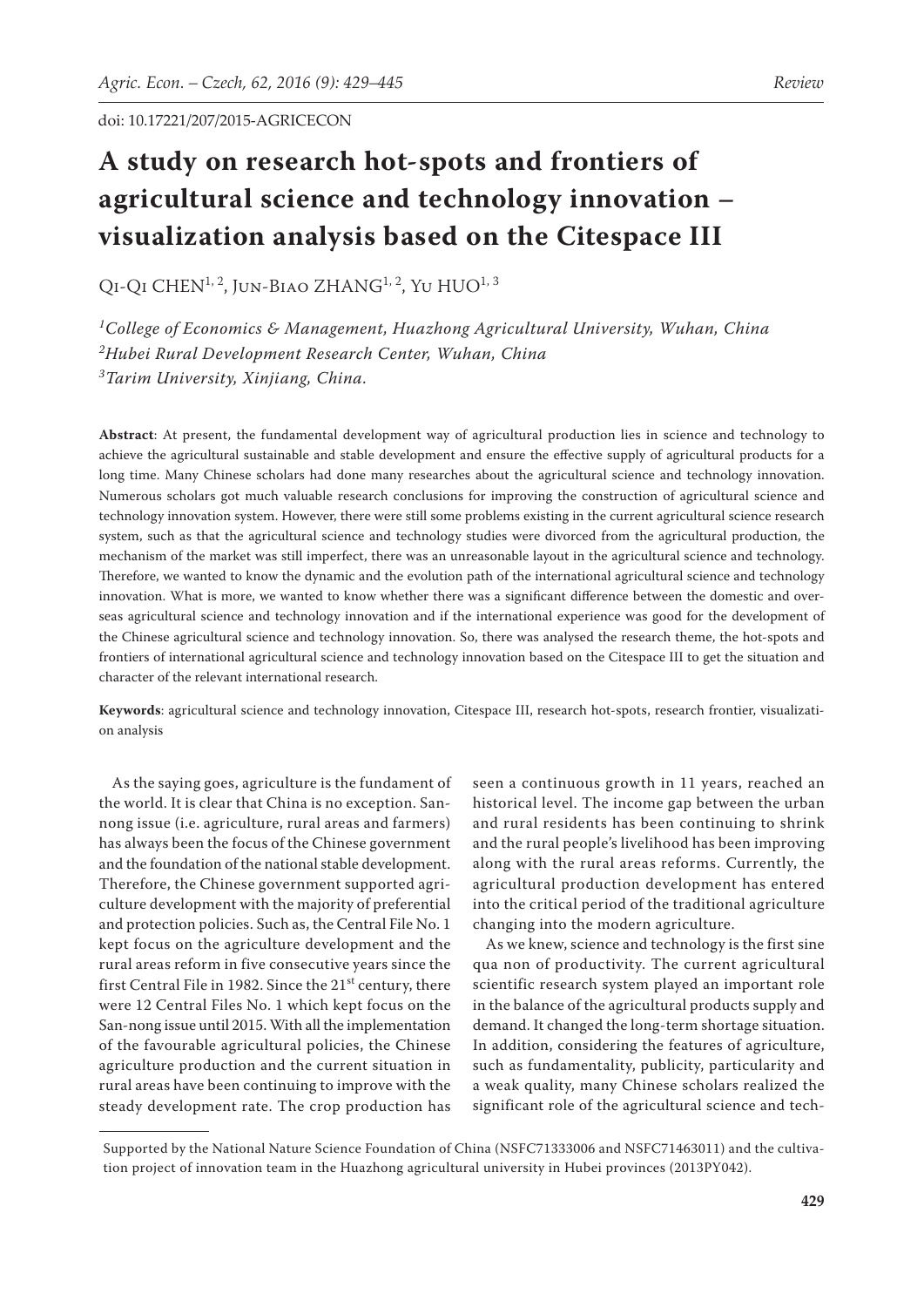nology in the development of modern agriculture. The majority of scholars devoted themselves to the relevant research in the field of agricultural science and technology since the early 1980s (Ji Chuanru 2012). And then, many scholars (Ling Yuanyun 1995; Li Furong 1996; Zhang Huijie 1996; Xu Yanping 1997; Zhu Xigang 1997; Hu Ruifa et al. 1999; Huang Jikun and Hu Ruifa 2000; Huang Jikun et al. 2009) carried out a research on this issue. At present, the whole research in the issue focused on four aspects, such as the connotation definition of agricultural science and technology innovation (David et al. 1992; David et al. 2001; Jiang Heping 2014), its current state and trend analysis (Yin Yan et al 2010; Huang Wenhuai 2011), the evaluation of the innovation level (Zhong Funing and Sun Jiangming 2007; Lin Bode 2010; Li Hongwen and Li Dongsheng 2010), the problems and counter-measures (Ji Shaoqin 2005; Zeng Weizhong and Chen Xiulan 2010; Ma Hongxia and Liu Qi 2010; Guo Wenbao and Ma Qing 2011; Xu Jinhai et al. 2011; Wan Baorui 2012).

To sum up, numerous Chinese scholars applied many analysis methods to study the relevant issues of the agricultural science and technology innovation from different perspectives. To some extent, they got valuable research results which were convenient for supplying solutions for the problems of the present situation, operational performance, and development trends. However, everything has two sides. The present agricultural scientific system also has some issue needed to be solved, such as the agricultural scientific research being disconnected from the actual production. There was still an unreasonable lagging in the agricultural science and technology resources. The input of agricultural science and technology was still insufficient. What is more, with the development of industrialization and urbanization, agriculture production still faced double restraints of resources and market, the dual pressure of economic growth and ecological conservation and double challenges of the farmers' income growth and food safety (Chen Qiqi et al. 2015). Therefore, we need a further research to perfect the system construction, to improve the system efficiency and to promote the sustainable development of agricultural economy.

As it is well known, the innovation theory originated from the economic development theory written by Joseph Schumpeter (Zhang Shuhui 2014). The researches of Chinese scholars were carried out by the means of the advanced foreign theory to a great extent. So it is easy to think that the current devel-

opment degree of the studies area of agricultural science and technology is on the level with abroad. And what are the future development trends of the international agricultural science and technology innovation? Is there any significant difference between the Chinese and abroad agricultural science and technology innovation? If there is a gap, the international experience should promote the construction of agricultural science and technology innovation in China. However, we must know the present situation, the research hot-spots and frontiers, development trends of the international agricultural science and technology innovation when we want to solve the above questions. Therefore, based on the visualization analysis software (Citespace III), we made a literature measurement analysis on the international agricultural science and technology innovation research to discuss the theory basis in this field. And then we excavated the key document nodes by analysing the evolution of the knowledge network map. Finally, we studied the classical literature and the research focus and frontiers of international agricultural science and technology innovation to fully display the research status, the research focus and the development trend of the international agricultural science and technology innovation.

# **THEORETICAL BASIS**

## **The evolution of the innovation theory**

When it comes to innovation, People always easily thought of the innovation theory of Schumpeter. He wrote the book named Theory of Economic Development as the first monograph to elaborate the emergence and development of the capitalism with the innovation theory. To sum up, he thought that "innovation" could be divided into five aspects, such as the introduction of new products, reference to new technology (i.e. new production methods), opening up a new market, controlling the new sources of material supply and achieving the new organization of the enterprise (Schumpeter 1934). The innovation theory of Schumpeter established the important foundation for the theory of technology innovation and induced more scholars to attend the relevant research of technology innovation.

With the development and evolution of Schumpeter's innovation theory, many economists put technological progress into the frame of the neoclassical economics.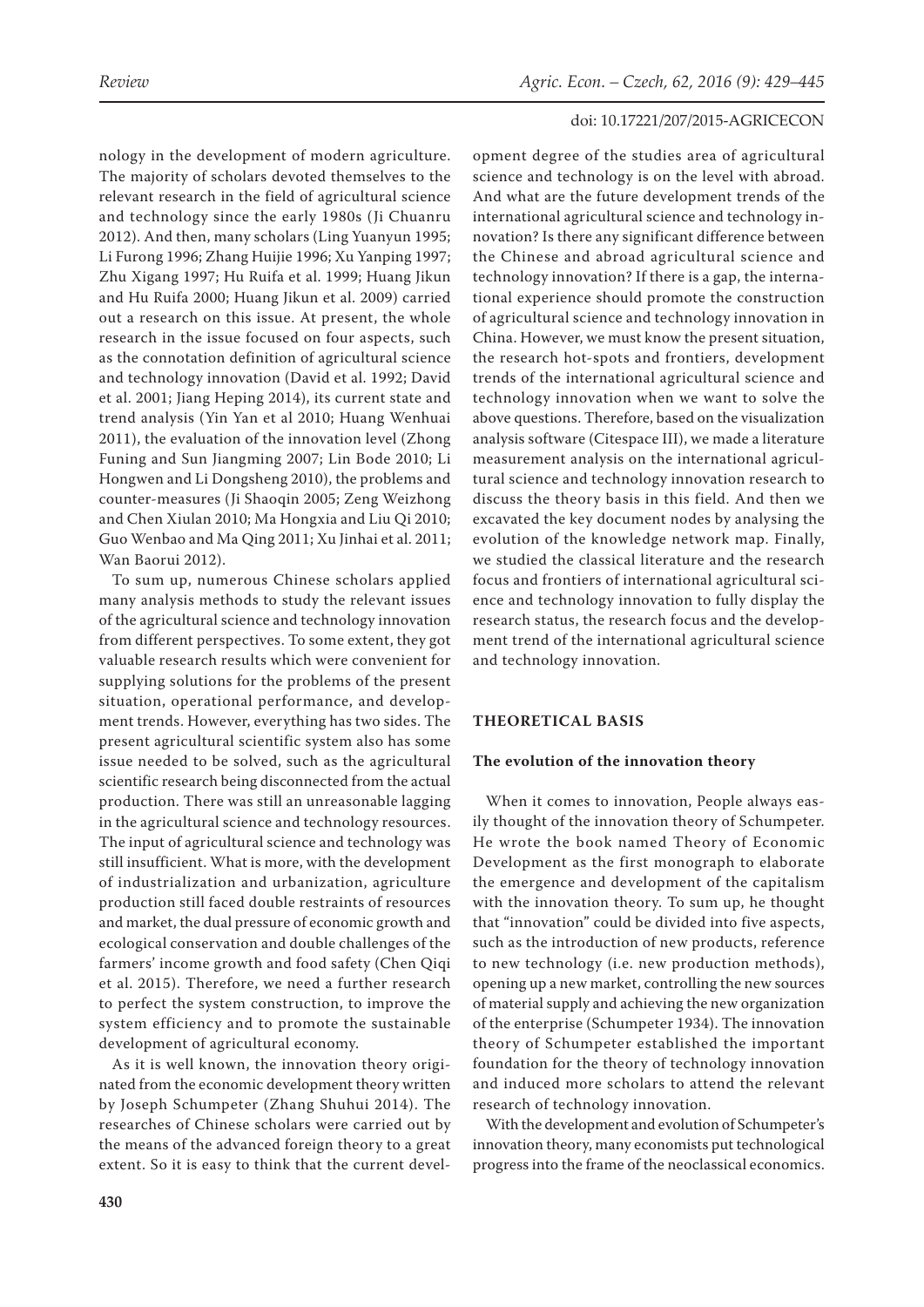And then, the innovation theory gradually derived two famous economic theories. One was the neoclassical economic growth theory which took Solow as its representative. The other was the endogenous economic growth theory which took Romer as the representative. Both the neoclassical and endogenous economic growth theory realized the effect of the technology progress on the economic growth, which led subsequent economists to explore the national innovation system to some extent. In addition, as for the agricultural science and technology innovation, which was taken as the important research embranchment of innovation theory, can we take the Schumpeter's technology innovation theory as its theory basis?

#### **The relevant concept definition**

Regarding the above analysis, we knew that agriculture was always a significant foundation for the development of the national stability. Numerous scholars put themselves into the study of agricultural science and technology innovation and gave a detailed presentation of its concept. Such as, both David et al. (1999) and David (2001) thought that we should understand the concept of agricultural science and technology innovation from two aspects. In the narrow sense, the agricultural science and technology innovation referred to the new inventions, new technology, new method and new technical research and development which met the demand of agricultural production. However, in the broad sense, agricultural science and technology innovation was not just the invention and success of agricultural technology, but the whole transformation process of innovation achievements which included the agricultural scientific basic research, applied research, demonstration and extension research.

On the whole, the connotation of the agricultural science and technology innovation could be summarized as follows, with the full use of the research and development system, connecting the system and the application system of agricultural science and technology and the study of the process of technology innovation and diffusion. The main subjects of agricultural science and technology innovation realized the goal of the agricultural economic development (Ji Chuanru 2012). However, the scholars always specified and refined the concept of innova-

tion in the articles researching on the agricultural science and technology innovation. There were many forms of the specific innovation in the study field of the agricultural science and technology innovation, such as the new technology researches (Carletto 2001; Koundouri et al. 2006), the new variety studies (Basu and Leeuwis 2012), the research of system and institutional reforms (Lundvall 1992; Hounkonnou et al. 2012), the study of agro-ecological innovation (Blazy et al. 2011). In addition, the need of a special note was that the diversification of the agricultural science and technology innovation detailed form was one of the important reasons that we used many of the conversion forms of the agricultural science and technology innovation to search data in the following analysis.

# **METHODOLOGY AND MATERIALS**

#### **Research method**

Information visualization is an analysis method which can realize the interactive visualization analysis on abstract data by using computer and enhance the people's perception of the abstract information (Bederson and Ben 2003). Information visualization analysis showed the development trends, the hot-spots and frontiers of scientific research in the way of the dynamic graph visualization based on the analysis on the existing literature data. To some extent, information visualization offers a quick independent scientific judgment of the objective evidences (Chen Chaomei 2006). As a result, as an important and useful analysis tool, information visualization can contribute for scientists to know and predict the frontiers and dynamics of scientific research in the shortest time and to create a new research field in the complex scientific research information. Therefore, we have utilised the

Citespace software<sup>1</sup> developed by the team of Chen Chaomei in the Drexel University, USA. It is a Java application program used to identify the scientific literature and information visualization. As a result, it has a great influence in the field of the information analysis (Xiao Ming et al. 2011). Recently, many scholars have used the Citespace in many research fields, such as the psychometric, nanotechnology, the aviation engineering, the economic geography, the

<sup>&</sup>lt;sup>1</sup>We can get the newest Citespace software in free by http://cluster.ischool.drexel.edu/~cchen/citespace/download.htm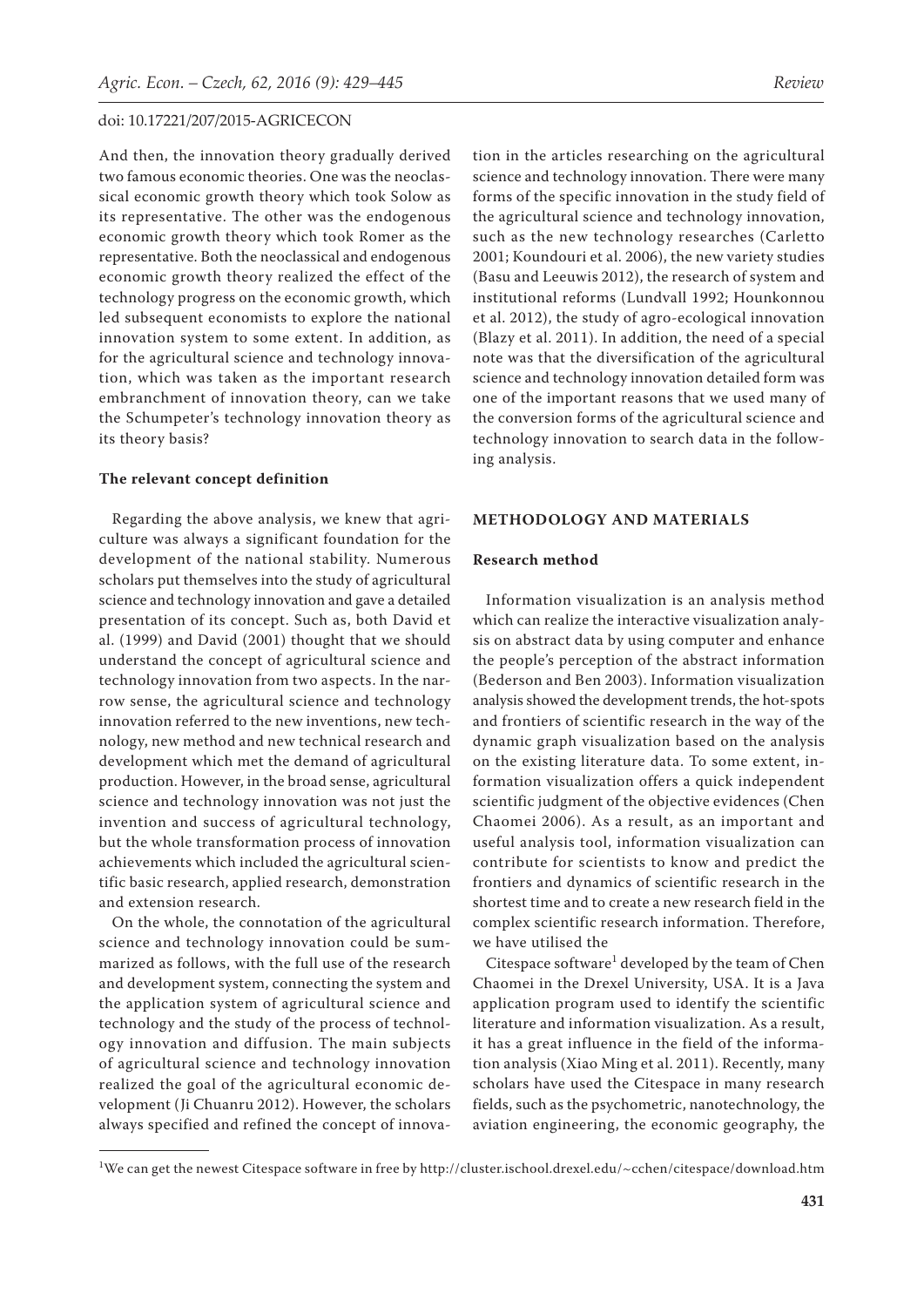strategic management, the ecological security and the science and technology policy analysis. Nevertheless, there are some less relevant reports in the studies area of the agricultural science and technology innovation analysed by the Citespace. Based on the above analysis, we tried to make the visualization analysis on the field of the agricultural science and technology innovation research by the Citespace in order to deeply investigate the international agricultural science and the technology innovation study.

#### **Data sources and processing**

We took the web of science (WOS) database as the basic retrieval tool and chose the  $WOS^{TM}$  core database as the source of the search-able database. At the same time, the citation database contained the science citation index expanded (SCIE) and the science citation index (SSCI) databases. In this research, we took the "topic = agricultural science and technology innovation $2^n$  as the main retrieval type. We got 585 literature records with setting the retrieve years from 2002 to 2015. We set the record content as the "full record and cite references", saved those retrieved results as the plain text and named them as the "download the file name.txt". What is more, we downloaded these literatures information on January 13, 2015.

We can use the Citespace software to analyse the different nodes of 585 literature records. According to the records information, the time zones were from 2002 to 2015 in this study and the time span was set by one year. The node type set as five kinds (i.e. "Author", "Institution", "Country", "Keyword" and

"Cited reference") as the requirement of the study. Some nodes set as "threshold selection = Top 50% per slice" and "pruning choice = Pruning Sliced Networks and Minimum Spanning Tree". Others are set as the default value.

# **Brief description of agricultural science and technology innovation literature**

## *Number and type of documents analysis*

Based on 585 literature records, we made a brief measurement analysis on the literature published status (Figure 1), the type of literature (Table 1) and the source publications of literature (Figure 2) with the analysis function of the WOS. Therefore, as for the international agricultural science and technology innovation research, we had a simple perception and understanding.

Specifically, as shown in Figure 1, the histogram denoted the literature quantity of the international agricultural science and technology innovation research and the line chart showed the literature proportion that the literature number accounted to the total literature in every research year. However, we should note that the literature quantity was quite lower in 2015 due to the deadline retrieval time (January 13, 2015). As a whole, the quantity of the published literature showed an increasing trend with the average annual growth rate of 22.51% in the international agricultural science and technology innovation research from 2002 to 2014. In detail, we watched four peaks which showed, respectively, in 2003, 2008, 2012 and 2014 in the whole research



Figure 1. The trend change of the published literature in the studied area of the international agricultural science and technology innovation research (2002–2015)

 $^2$ Although we took topic as the main retrieval way, the actual retrieval set as many kinds of "topic = agricultural science and technology innovation" such as, topic = agricultural science\* and technology\* innovation\* or topic = agricultural technology innovation\* or topic = agricultural sci-tech innovation\* or topic = agriculture technological innovation\*.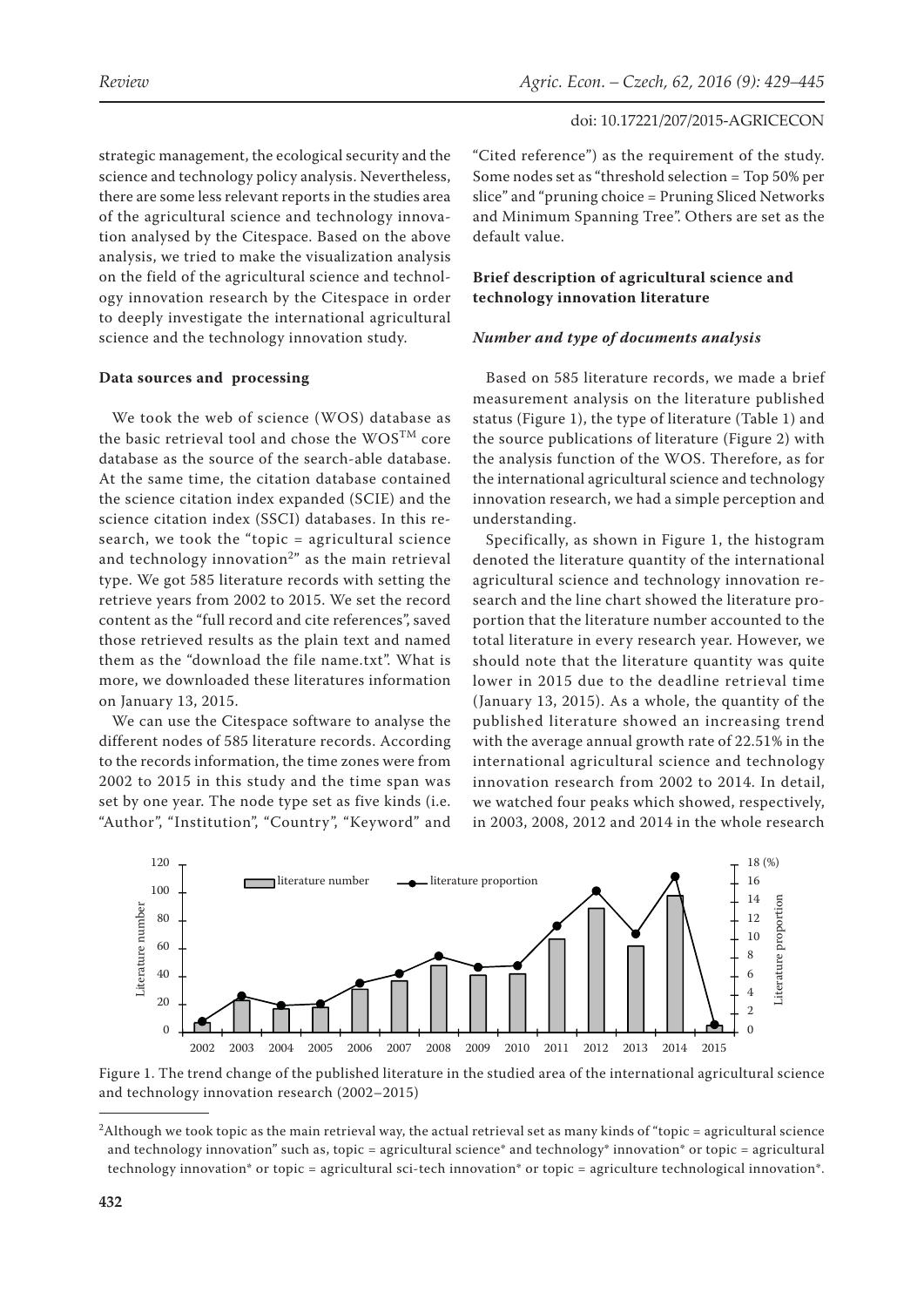| Table 1. The situation of the literature classification |                          |          |                                                  |  |  |  |  |  |
|---------------------------------------------------------|--------------------------|----------|--------------------------------------------------|--|--|--|--|--|
|                                                         | Category Literature type | Quantity | The proportion<br>in the total<br>literature (%) |  |  |  |  |  |
|                                                         | Article                  | 519      | 88.72                                            |  |  |  |  |  |
|                                                         | Proceedings paper        | 40       | 6.84                                             |  |  |  |  |  |

3 Book chapter 7 1.20 4 Book review 1 0.17 5 Review 55 9.40 6 Editorial material 10 1.71

Table 1. The situation of the literature classification

time. Considering the quantity and the proportion trend of the literature, we divided the whole research time into four parts which are listed as 2002 to 2003, 2004 to 2008, 2009 to 2012, 2013 to 2014, and the corresponding annual growth rate is listed as 81.27%, 23.07%, 21.38% and 25.72%.

We elaborated the reasons of the above trend characteristics from three aspects. Firstly, they associated with the global economic and political background. As such, we had the SARS spread in 2003 and the sub-prime mortgage crisis in 2008. What is more, the global economic situation was quite complicated along with the turbulent international situation and the deteriorating global climate in the recent years. As a result, the agricultural science and technology innovation research had been influenced to some extent. Therefore, the published literature quantity in this field had a fluctuation trend. Secondly, the proportion of the published literature quantity had an increasing trend as a whole. This trend feature was concerned with the fundamental position of agriculture. As we knew, agriculture was the pillar industry to the development of the second and

third industry<sup>3</sup> and it was the intertwined product of social and natural economy. Therefore, the agricultural science and technology innovation was always the focus of attention. Thirdly, the development of the agricultural science and technology innovation has been benefited from the government attaching importance to agricultural science and technology. As analysed above, the development of agriculture depended on science and technology under the increasing natural and resource restraints. As a result, many governments gave different preferential policies for agricultural production and these policies promoted the development of agricultural science and technology innovation to a certain extent.

Analysing the Figure 1, we also knew that all the agricultural science and technology innovation literature could be roughly classified into 6 kinds, such as "Article", "Proceedings paper", "Book chapter", "Book review", "Review" and "Editorial material". According to the quantity of the literature, "Article", "Review" and "Proceedings paper" were located on the top three of all the literature types. Therefore, we came to an important conclusion that the international agricultural science and technology innovation research always took "article" as the main channel to show the research results, same as in the Chinese research situation. More specifically, the actual type, the quantity and proportion of the relevant literature were given in the second, third and fourth column in Table 1. So we did not give any detailed explanation here. However, it should be specially explained that the total published quantity of 6 kinds of literature was more than 585 because every kind of literature existed crosswise. Therefore, as for the proportion



Figure 2. The literature quantity of source publications

 ${}^{3}$ The second industry refers to industry and the third industry means service industry in China.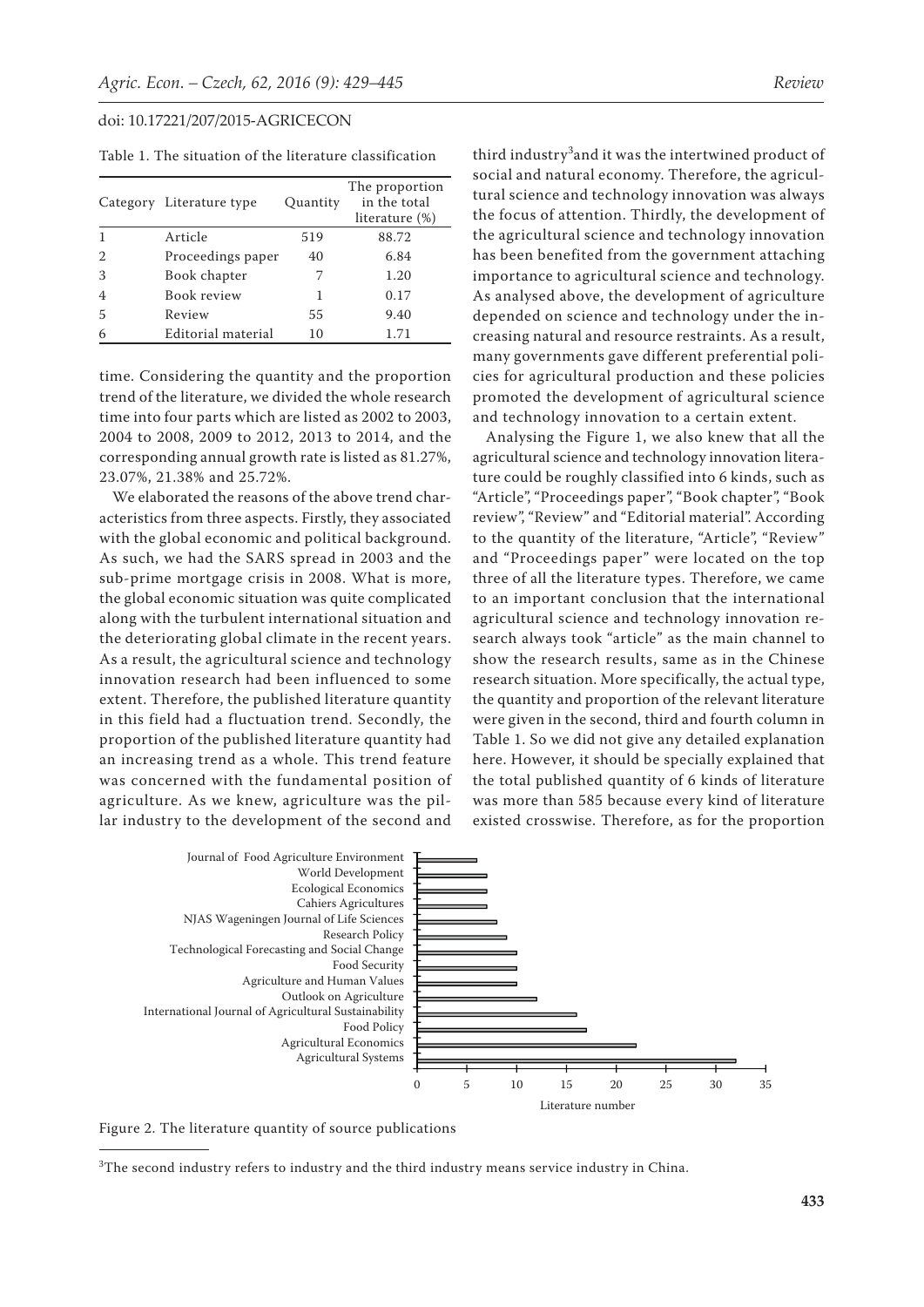of the total literature, the total proportion was more than 1.

According to the published quantity, we listed the top ten journals in the studied area of agricultural science and technology innovation (Figure 2). As a result, we found easily that journals in which we published the research achievements of the agricultural science and technology innovation were quite scattered. However, the above conclusion reflected that we had many choices when we wanted to publish our agricultural science and technology innovation research achievements. As a whole, the number of magazines in which we can publish our research results was more than 100 in the studied area of the agricultural science and technology innovation. In the top 100 journals with the order by the published quantity, some magazines which published 2 or 3 relevant articles had the percentage of 67%, some journals which merely published 2 relevant papers had the proportion of 43%, and the others had a quite lower proportion of all the journals. As for Figure 2, we needed to note that there were 14 journals which were in the top 10 place, because some journals had the same published quantity. The journals "Agriculture and Human Values", "Food Security" and "Technological Forecasting and Social Change" all published 10 articles from 2002 to 2015. "Cahiers Agricultures", "Ecological Economics" and "World Development" all published 6 papers. In all the journals which published the related achievements in the studied area of agricultural science and technology innovation, "Agricultural Systems" published 32 articles and reached to the top one position. The second journal was "Agricultural Economics". The published quantities of other journals were less than 20.

# *Countries or districts analysis*

We set the "Node Types" to "Country" and other options to the defaults. And then we could use the ring size and colour to show the published quantity and the specific time of every country or district. As given in Figure 3, there were 81 nodes and 100 attachment lines. The circular nodes were on behalf of the states. Specifically, we found that the size of some nodes were quite bigger than the others. In fact, it was the particular function of the Citespace. It meant that the country or district was more important than the bigger size of nodes. The colour of the ring corresponded to the colour of the year in the above of Figure 3. The rings colour showed the time of cited. The thickness of the rings represented the number of references. Purple rings were on behalf of the key nodes and their thickness represented the centrality of nodes. The greater the thickness, the higher the centrality. As a result, we came to the conclusion that the United States, Netherlands, the UK, Australia, Canada, Spain and China belonged to important nodes. These countries published a lot of literature in the field of agricultural science and technology innovation study.

Based on the analysis on the Figure 3, we tried to show concretely the published number of key nodes and the influence degree of relevant researches. As shown in Table 2, the United State published quantity was the most in the top 10 countries researching on agricultural science and technology innovation. In details, America published 151 papers, accounted for about a quarter of all literature from 2000 to 2015. At the same research time, China was located in the tenth. Its published number was 22, accounted



Figure 3. The visualization map of countries or districts analysis on the agricultural science and technology innovation research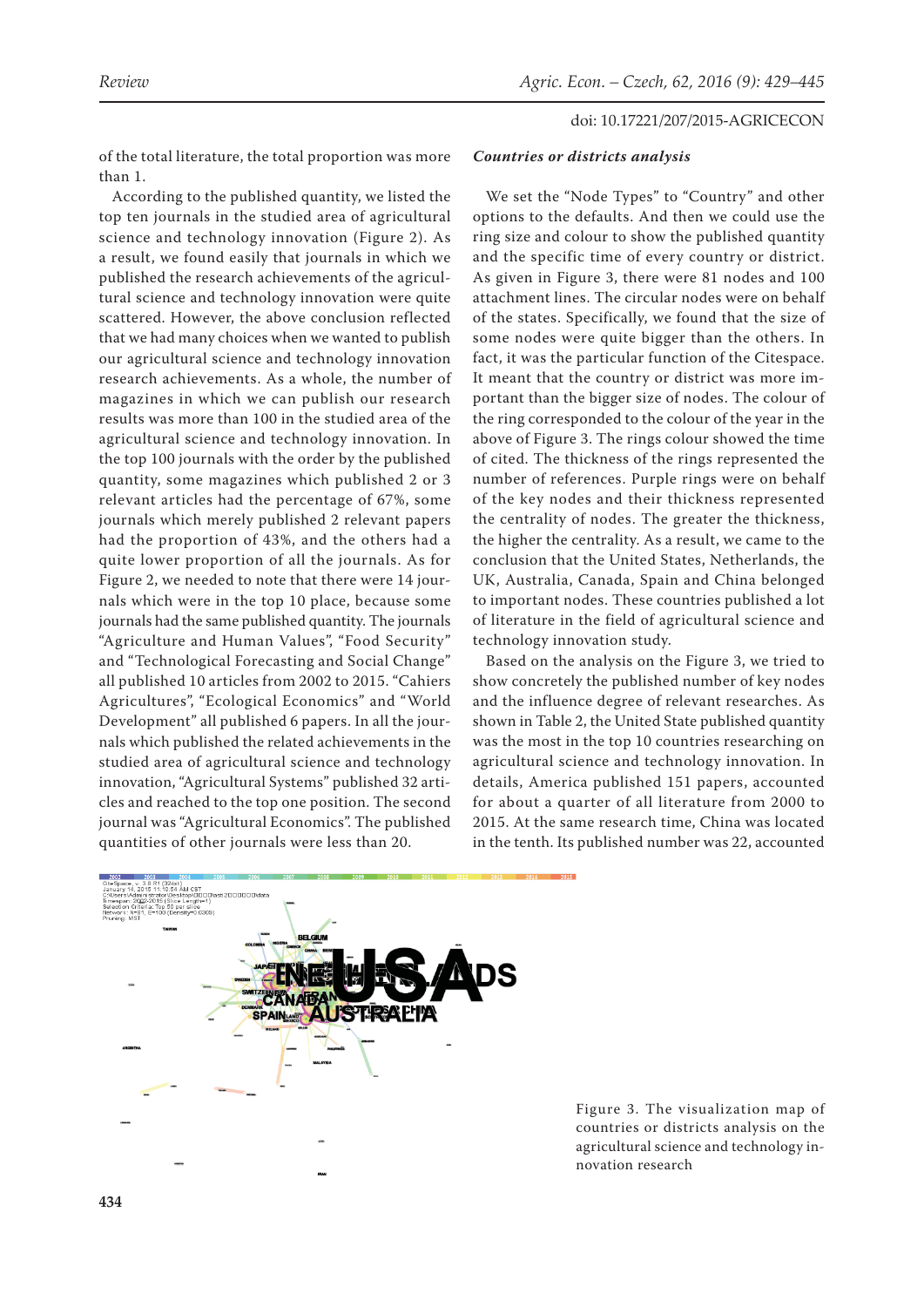| No. | Country              | Published quantity | Proportion $(\%)$ | Centrality | The year of centrality |
|-----|----------------------|--------------------|-------------------|------------|------------------------|
|     | <b>USA</b>           | 151                | 25.81             | 0.30       | 2003                   |
| 2   | <b>NETHERLANDS</b>   | 66                 | 11.28             | 0.29       | 2003                   |
| 3   | <b>GREAT BRITAIN</b> | 63                 | 10.68             | 0.33       | 2002                   |
| 4   | <b>AUSTRALIA</b>     | 46                 | 7.86              | 0.21       | 2002                   |
| 5   | <b>GERMANY</b>       | 38                 | 6.50              | 0.20       | 2003                   |
| 6   | <b>CANADA</b>        | 33                 | 5.64              | 0.12       | 2003                   |
|     | <b>FRANCE</b>        | 26                 | 4.44              | 0.18       | 2003                   |
| 8   | <b>KENYA</b>         | 26                 | 4.44              | 0.12       | 2002                   |
| 9   | <b>SPAIN</b>         | 23                 | 3.93              | 0.00       | 2008                   |
| 10  | PEOPLES R CHINA      | 22                 | 3.76              | 0.01       | 2007                   |

Table 2. The top ten countries or districts of the publishing frequency

for only 3.76%, quite below the levels of the United States. In the perspective of centrality appeared year, UK, Australia and Kenya were this kind of countries which was happened the centrality early. However, China and Spain happened the centrality later. As for the centrality value, we found that UK, America and Netherlands were located in the top third and their relevant researches had a significant influence in the field of agricultural science and technology innovation. But combing with the published number, we discovered that the influence of UK agricultural science and technology innovation research were in the top one and its influence was much greater then America's. Relatively speaking, the influence of China and Spain were quite weak in the field of agricultural science and technology innovation study.

Then, we wanted to check which country or district was belonging to the active area in the studied area of agricultural science and technology innovation from 2000 to 2015. Making use of the function "Burst", we can easily show the relative active areas. The details showed in the Figure 4. Analysis on the result of burst detection, agricultural science and technology innovation research began to active from 2014 in China. As a result, we found that Chinese agricultural science and technology innovation issue had become the focus of academic circles recently, and it had a more important influence. Unluckily, the Chinese influence was still lower than the influence of other countries. For example, Kenya was the most active country in the studied area of agricultural science and technology innovation in 2001 and its influence reached to 3.35, located in the top one position. The UK and Japan were in the second and third place and their active time were early in the 21<sup>st</sup> century, respectively from 2002 to 2004 and from 2003 to 2005.

#### *Institutions and authors analysis*

Similarly, with the set of nodes, we could visualize the institutions and authors status of the published literature. However, the co-lines colour of nodes was quite light in the visualization map because there were not very good cooperation relationships between the institutions or authors. So we showed the relative research results in the Table 3 to clearly describe the publishing situation of institutions or authors.

Analysing the Table 3, we discovered that there were more than 100 institutions working on the agricultural science and technology innovation research. However, there was still bigger development space in the studied area of agricultural science and technology innovation if we integrated resources more moderate and optimized the resources allocation ability of relevant institution. In details, from the perspective of published frequency, the published records of the Wageningen University in the Netherlands reached 37 with a proportion of 6.33% of the total literature the top position of 14 institutions. The published records in other institutions were all less than 20. The Indian International Crop Research Institute for the Semi-Arid Tropics, the American Michigan State

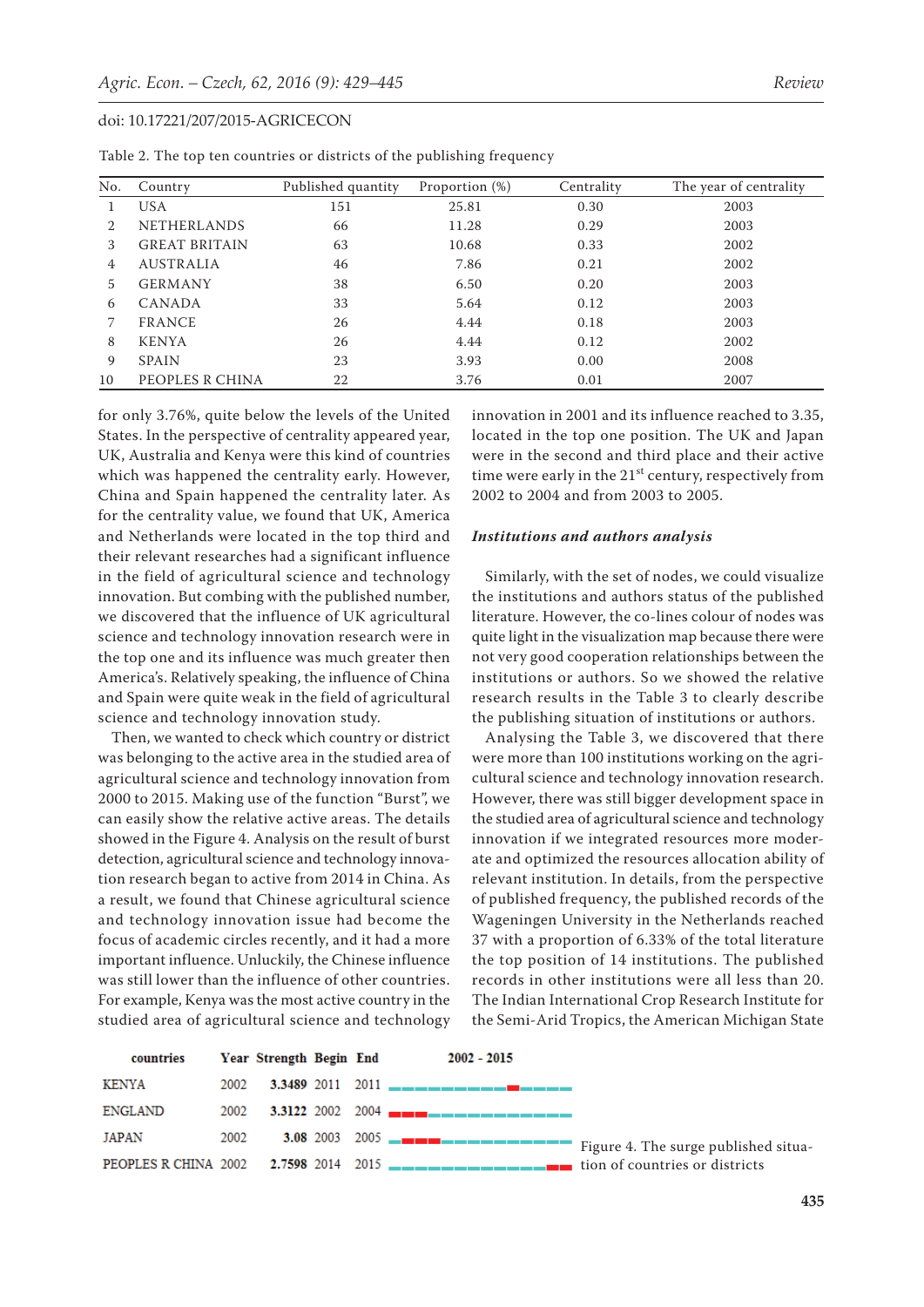|    | NO. Institutions                    |    | Number Proportion (%) | Authors              | Number | Proportion $(\%)$ |
|----|-------------------------------------|----|-----------------------|----------------------|--------|-------------------|
| 1  | Wageningen Univ.                    | 37 | 6.33                  | Klerkx L.            | 9      | 1.54              |
| 2  | <b>INRA</b>                         | 14 | 2.39                  | Leeuwis C.           | 8      | 1.37              |
| 3  | Cornell Univ.                       | 12 | 2.05                  | Oaim M.              |        | 1.20              |
| 4  | Univ. Wageningen & Res. Ctr.        | 12 | 2.05                  | Van Huis A.          | 6      | 1.03              |
| 5  | Univ. Western Australia             | 12 | 2.05                  | Spielman D.J.        | 6      | 1.03              |
| 6  | Univ. Calif. Berkeley               | 10 | 1.71                  | Van Ittersum<br>M.K. | 5      | 0.86              |
| 7  | Arizona State Univ.                 | 9  | 1.54                  | Hounkonnou D.        | 5      | 0.86              |
| 8  | Int. Food Policy Res. Inst.         | 9  | 1.54                  | Zilberman D.         | 4      | 0.68              |
| 9  | Univ. Manchester                    | 9  | 1.54                  | Van Keulen H.        | 4      | 0.68              |
| 10 | Univ. Calif. Davis                  | 8  | 1.37                  | Sumberg J.           | 4      | 0.68              |
| 11 | Univ. Sussex                        | 8  | 1.37                  | Sulaiman V.R.        | 4      | 0.68              |
| 12 | Int. Crops Res. Inst Semi Arid Trop | 7  | 1.20                  | Shiferaw B.          | 4      | 0.68              |
| 13 | Michigan State Univ.                | 7  | 1.20                  | Roling N.G.          | 4      | 0.68              |
| 14 | Washington State Univ.              | 7  | 1.20                  | Hall J.              | 4      | 0.68              |

Table 3. The top 14 institutions and authors' situation of publishing frequency

University and Washington State University had a quite lower published frequency, located in the last place. In addition, the institutions which published 2 or 3 pieces of literature had the proportion of 51% and the institutions which published 3 literatures had a proportion of 39%.

As for the publishing frequency of authors, their publishing situation was same as regarding the institutions'. So we should try to strengthen the cooperation between authors to serve the agricultural science and technology innovation and to produce a more relevant output. As shown in the Table 3, although the authors were located in the top 14 by the publishing frequency, their published quantity was not very high. Klerkx (2010) was located in the first place of the authors publishing frequency, but his record was just 9 with the proportion of 1.54%. In short, there were more than 100 authors working on the agricultural science and technology innovation study. Regarding the top 100 authors of the publishing frequency in the studied area of the agricultural science and technology innovation from 2002 to 2015, those authors who published 2 papers had the proportion of 67% and were located in the first place. Authors publishing 3 articles were located in the second place with the proportion of 19%.

# **Research focus and frontiers analysis on the agricultural science and technology innovation**

# *Research focus analysis*

Research hot-spots are science issues or special subjects studied by a cluster of theses with the in-

terconnection in a short period of the recent time (Li Wan and Sun Bingdong 2014). Keywords are the core and kernel of academic papers. They are a high generalization and refining of research topics and the important index of research (Yi Chunbo and Xu Xin 2014). Therefore, we could get the research hotspots and the main subjects of one studied area by analysing the change trend and characteristic of the keywords frequency. Similar to the above method, we can get the visualization map of keywords in the studied area of the international agricultural science and technology innovation, as shown in the Figure 5.

Analysing the literature records, we found that there were 372 keywords in the 585 international agricultural science and technology innovation relevant research. What is more, we discovered that



Figure 5. The visualization map of keywords in the field of the agricultural science and technology innovation research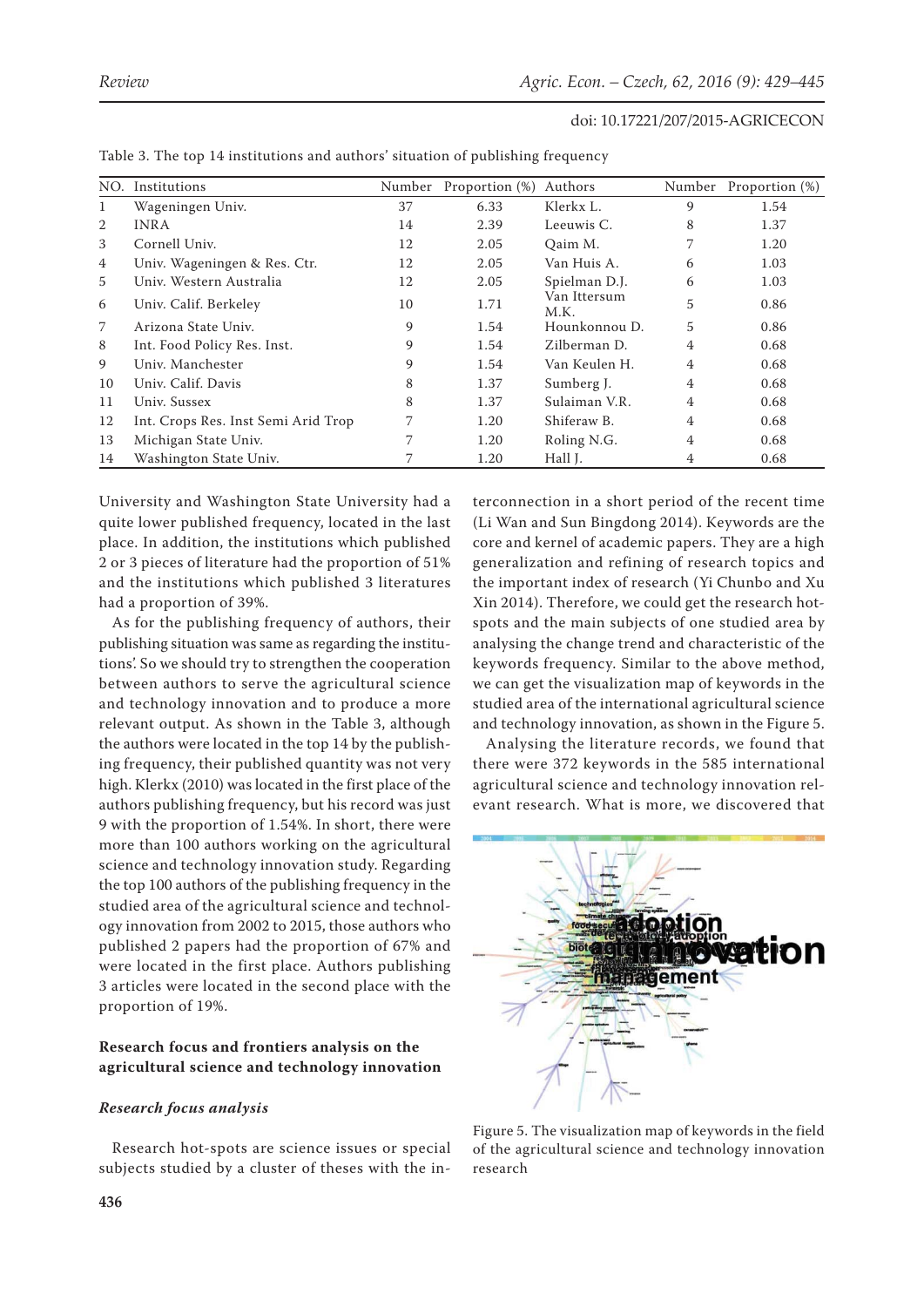| No. | Frequency | Kevword     | Year | No. | Frequency | Kevword                  | Year |
|-----|-----------|-------------|------|-----|-----------|--------------------------|------|
|     | 124       | innovation  | 2003 | 6   | 51        | agricultural innovations | 2003 |
|     | 84        | technology  | 2003 |     | 43        | systems                  | 2003 |
|     | 83        | adoption    | 2003 | 8   | 39        | technology adoption      | 2006 |
| 4   | 75        | agriculture | 2003 | q   | 37        | farmers                  | 2003 |
|     | 64        | management  | 2004 | 10  | 34        | impact                   | 2005 |

Table 4. The top 10 keywords situation of the agricultural science and technology innovation research

the research subjects were quite concentrated in the studied area of the international agricultural science and technology innovation according to the cluster of keywords. In addition, due to the special function of the Citespace, namely, the bigger the size of nodes, the more important the node in the visualization maps. It was easy to find that some keywords ("innovation", "adoption", "management" and "agricultural innovation") had a quite bigger size compared with other keywords. As a result, the agricultural science and technology innovation, the agricultural technology innovation and the agricultural technology adaptability had become the research hot-spots and the main subjects in the studies of the majority of scholars.

From the frequency of keywords, we can broadly summarize that the international agricultural science and technology innovation research focused on "agricultural science and technology innovation", "technology adoption", "farmers' technology adoption behaviour and its influence factors", "technology management" and "agricultural science and technology innovation system construction". In detail, the appearance frequencies of 140 keywords were all 1 and these keywords had the proportion of 37.63% in the 372 keywords. However, the keyword "innovation" appeared 124, located in the first place. The frequency of others was in all cases lower than 100. The keyword "impact" was located in the tenth place with the frequency 34. As for the top 10 keywords, "innovation", "technology", "adoption", "agriculture", "management", "agricultural innovation", "system", "technology adoption", "farmer" and "impact" belonged

to the keywords with the higher appearance frequency. At the same time, there were 7 top keywords appearing in 2003, among which the keywords, and "management", "technology adoption", and "impact" appeared relatively often also in 2004, 2006 and 2005. So we verified that the agricultural science and technology innovation issue became the international research hot-spots in the early  $21<sup>st</sup>$  century and it got more attention from 2003 (Table 4).

To check deeply the influence degree of research subjects and the new focus issues, we analysed the keywords with the "Burst Detection" function, as shown in the Figure 6. We discovered that "agricultural innovation", "knowledge innovation" and "technology extension" became the research focus in the early 21st century, particularly, before 2008. However, "climate change" and "ecological vulnerability" began to become the research hot-spots of many scholars after 2011. At the same time, the majority of scholars tried to set up a science system of the agricultural science and technology innovation to improve the allocation ability of the agricultural science and technology resources and promote the harmonious development of nature, society and economy. The reason of the above conclusion were as follows.

As analysed, "agricultural innovation", "knowledge", "extension", "vulnerability", "climate change" and "networks", both "agricultural innovation" and "extension" had a high appearance frequency from 2006 to 2008. The influence degree of "agricultural innovation" reached to 3.59 and was located in the top one apposition, much higher than "extension" with the impact degree of 3.22. "Knowledge" reached

| keywords Year Strength Begin End |      |  | $2002 - 2015$                                                                |
|----------------------------------|------|--|------------------------------------------------------------------------------|
|                                  |      |  | agricultural innovations $2002$ 3.5878 2006 2008 <b>______________</b> _____ |
| knowledge                        | 2002 |  | $3.3687$ 2008 2008 —————————————————                                         |
| extension                        | 2002 |  |                                                                              |
| vulnerability                    | 2002 |  | $3.0776$ 2014 2015 ————————————————                                          |
| climate change                   | 2002 |  | 2.9344 2011 2012 ————————————————                                            |
| networks                         | 2002 |  | $2.8405$ 2012 2015 —————————————————                                         |

Figure 6. The influence of research hotspots in the studied agricultural science and technology innovation area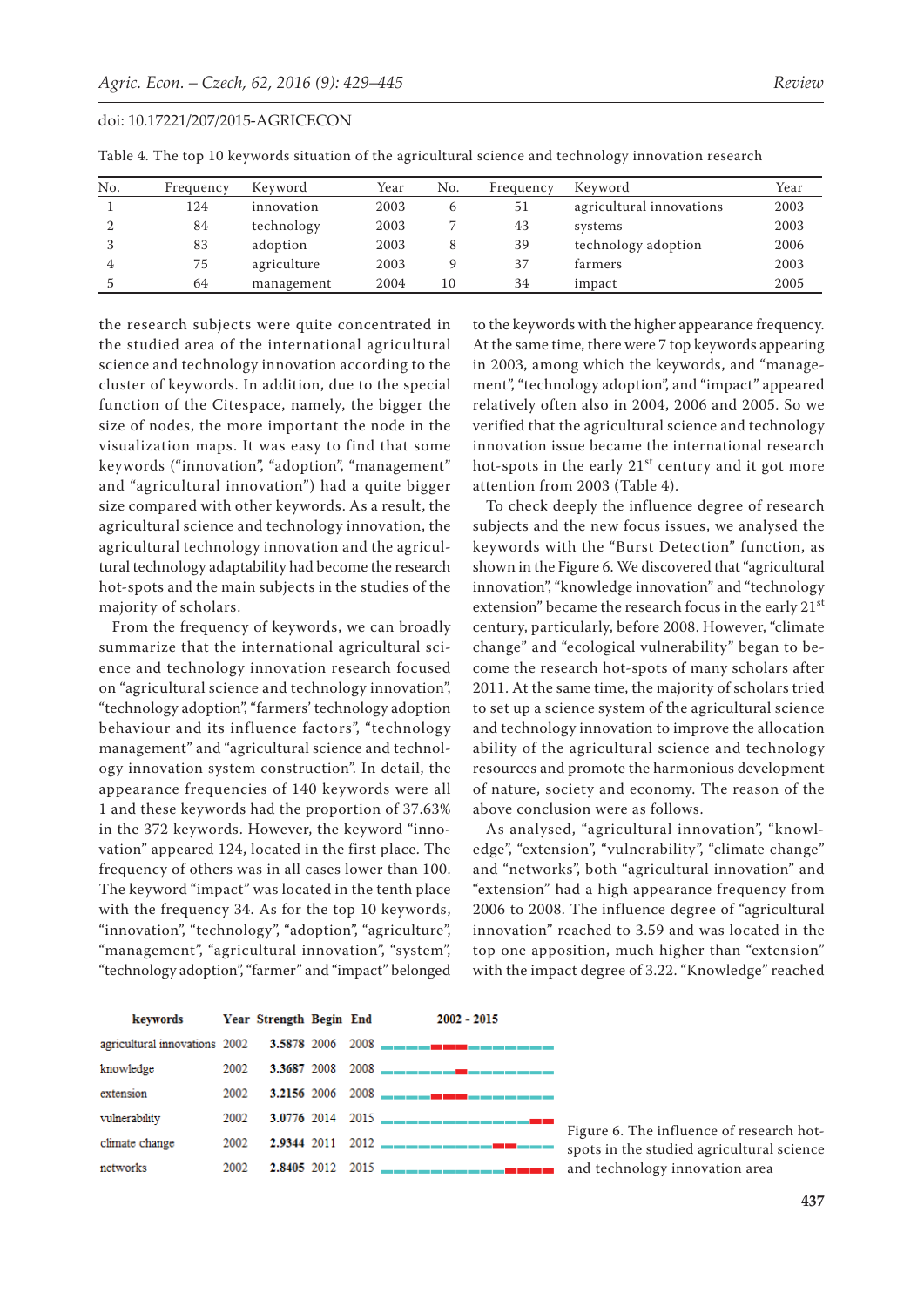



of 3.37. "Climate change" appeared continually with the impact factor of 2.93. In the recent years, "vulnerability" and "networks" became the high appearance frequency keywords. However, the scholars began to pay more attention to "networks" from 2012, and its influence degree was 2.84. However, in 2014, many researchers began to change their attention to "vulnerability" and the impact degree of this keyword reached to 3.08. As a whole, the influence of "vulnerability" was much bigger than that of "networks".

# *Research frontiers analysis*

Research frontiers are the research issues and fields with the feature of the newest, advanced and potential development (Chen Shiji 2009). It could reflect the research frontiers by analysing on the co-cited literature with the Citespace (Chen Chaomei 2010). With the analysis of the Citespace III software, we clustered the visualization map and analysed the citation burst, as shown in the Figure 7. There were 554 nodes and 622 main connected lines. We found that the coupling of clusters was quite loose due to

the high modular value of 0.81 and the homogeneity of every cluster was not high, merely on the general level according to the mean silhouette equal to 0.58 in the Figure 7. Similarly, the definition of rings was same as in the above explanations. However, it should be noted that the red ring meant the literature which was cited more in that time and this node would be the next research hot-spots in the future.

Analysing on the cluster results, there were 58 clusters in all the co-cited references, as shown in the Figures 7–8. We showed the starting time and the influence degree of clusters and listed out merely the road maps of the former 35 clusters because the rest clusters had a short active time and a small influence degree in Figure 8. Among the clusters, "No. 20 historical" was the earliest research frontiers since 1920. It kept a long time, but it did not form the influence reference node. However, there were nodes with a different influence degree from "No. 0 reinventing" to "No. 18 semi-arid". We found that the references nodes with a high influence degree were mostly located between NO.0 to No. 4 cluster. Particularly, "No. 3 adoption" and "No. 4 diffusion" had more main reference nodes with a quite higher



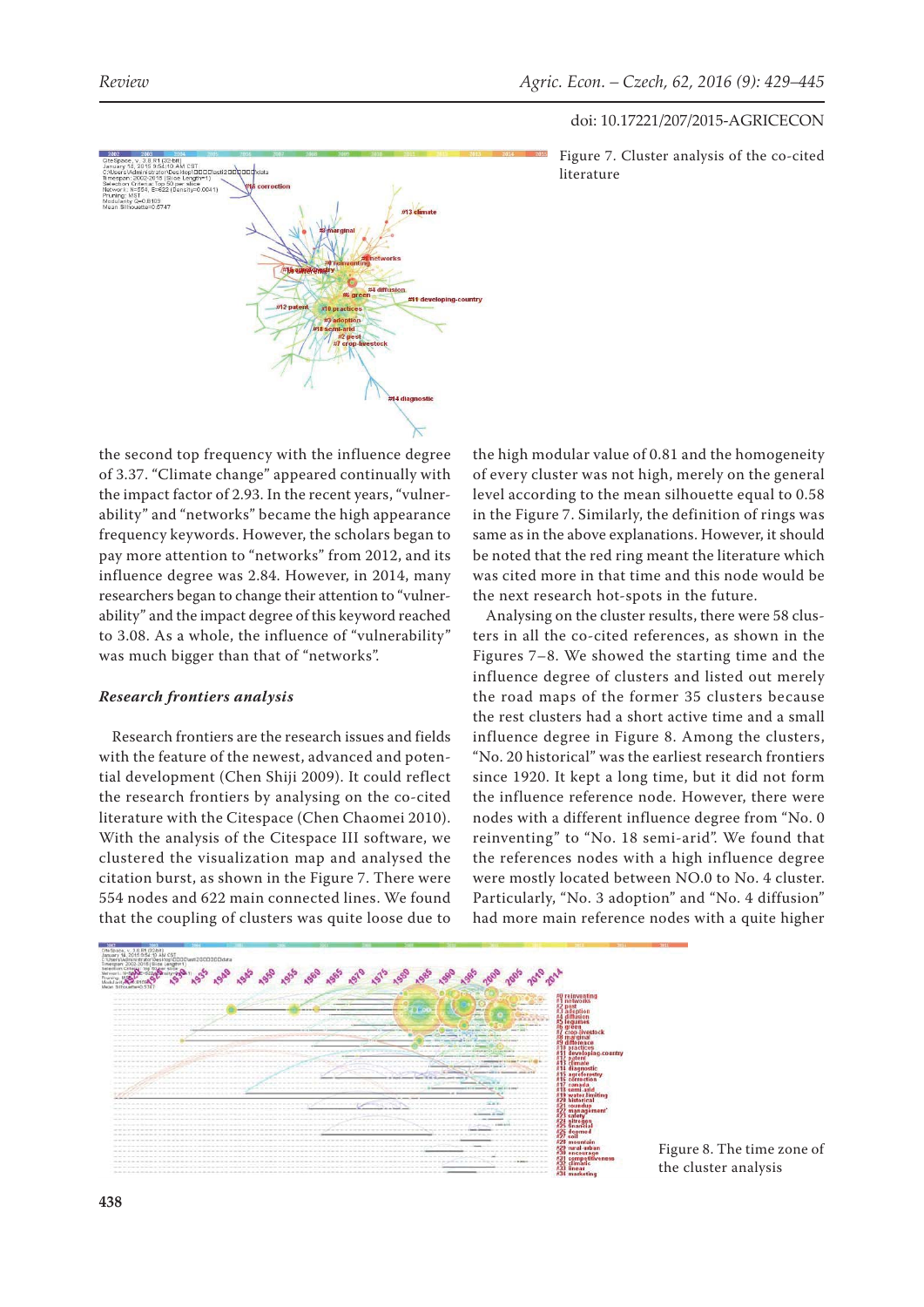| No. | Cited frequency | Year | Article title (literature information)                                                                         | Cluster  |
|-----|-----------------|------|----------------------------------------------------------------------------------------------------------------|----------|
|     | 66              | 1985 | Adoption of agricultural innovations in developing countries                                                   |          |
|     | 51              | 1993 | The adoption of agricultural innovations $-$ A review                                                          |          |
| 3   | 41              | 2003 | Diffusion of Innovations 5 <sup>th</sup> ed.                                                                   |          |
|     | 36              | 1995 | Diffusion of Innovation 4 <sup>th</sup> ed.                                                                    |          |
| 5   | 23              | 2004 | Knowledge and Perception, in Communication for Rural Innovation:<br>Rethinking Agricultural Extension, 3rd ed. |          |
| 6   | 23              | 2001 | Hall A.: World Development, V29, P783                                                                          |          |
|     | 22              | 1957 | Griliches Z.: Econometrica, V25, P501                                                                          | 3        |
| 8   | 20              | 1995 | Learning by doing and learning from others: human capital and technical<br>change in agriculture               | 6        |
| 9   | 18              | 1995 | Science under Scarcity: Principles and Practice for Agricultural Research<br>Evaluation and Priority Setting.  | 0        |
| 10  | 18              | 1992 | National Systems of Innovation: Towards a Theory of Innovation and<br><b>Interactive Learning</b>              | $\Omega$ |

Table 5. The top 10 literatures with highly cited frequency

influence degree. From the perspective of the nodes' time dimension, "No. 1 networks" was the recent research hot-spots. And there was a close relationship between the cluster "No. 5 legumes" and other clusters. Combined with the above analysis, we discovered there was consistency between the analysis on the keywords nodes and the co-cited references. For example, the agricultural science and technology innovation and the agricultural science and technology promotion were the research hot-spots. What is more, the researchers began to consider the background of the climate environment degradation and the restraints of natural resources when they studied the agricultural science and technology innovation.

Combined with the cluster analysis theory of Chen Chaomei(2014), we named the clusters by topic, abstracts and keywords with different arithmetic. However, there was no denying that we could not express the integrated connotation of the research focus when analysing the clusters named by a single word or word group. Therefore, we tried to do a deep analysis on the co-cited reference clusters. Firstly, we checked the top 10 high cited literature in the Table 5 to study the relevant research basic. Secondly, combined with the silhouette value of every cluster, we analysed the clusters whose size was bigger than 15 to summarize the research frontiers. Finally, we analysed the highly cited references shown in the Figure 9 to discuss the new research hot-spots and the next possible research frontier in the future.

#### **(1) Analysis on high cited references**

Analysing the Table 5, there were 3 references belonging to the cluster No. 0, 3 literatures belonging to the cluster No. 3 and other references belonging to the clusters No. 1, No. 2, No. 4 and No. 6. From the perspective of literature publishing year, the majority of highly cited references was published between the medium-term of 1980s and 1990s. The earliest highly cited reference happened in 1957. Then, there were only 3 references which were located, respectively, in the third, fifth and sixth citation in the early period

| <b>References</b>                                         |      | Year Strength Begin End |  | $2002 - 2015$                                                                                                                                                                                                                                                                                                     |
|-----------------------------------------------------------|------|-------------------------|--|-------------------------------------------------------------------------------------------------------------------------------------------------------------------------------------------------------------------------------------------------------------------------------------------------------------------|
| KLERKX L, 2010, AGR SYST, V103, P390, DOI                 | 2010 |                         |  |                                                                                                                                                                                                                                                                                                                   |
| HOUNKONNOU D. 2012, AGR SYST, V108, P74, DOI              | 2012 |                         |  | $4.7268$ 2013 2015                                                                                                                                                                                                                                                                                                |
| KLERKX L, 2009, TECHNOL FORECAST SOC, V76, P849, DOI 2009 |      |                         |  | 3.6808 2012 2013                                                                                                                                                                                                                                                                                                  |
| ALSTON J M, 1995, SCI SCARCITY PRINCIP, V, P              | 1995 |                         |  | $3.3324$ 2003 2003 <b>___</b> ________________                                                                                                                                                                                                                                                                    |
| NELSON R, 1993, NATL INNOVATION SYST, V, P                | 1993 |                         |  | 3.3101 2011 2012 $\blacksquare$                                                                                                                                                                                                                                                                                   |
| DIXON J. 2001. FARMING SYSTEMS POVE, V. P.                | 2001 |                         |  | 3.3074 2006 2007 $\frac{1}{2}$ $\frac{1}{2}$ $\frac{1}{2}$ $\frac{1}{2}$ $\frac{1}{2}$ $\frac{1}{2}$ $\frac{1}{2}$ $\frac{1}{2}$ $\frac{1}{2}$ $\frac{1}{2}$ $\frac{1}{2}$ $\frac{1}{2}$ $\frac{1}{2}$ $\frac{1}{2}$ $\frac{1}{2}$ $\frac{1}{2}$ $\frac{1}{2}$ $\frac{1}{2}$ $\frac{1}{2}$ $\frac{1}{2}$ $\frac{$ |
| FOLEY JA, 2011, NATURE, V478, P337, DOI                   | 2011 |                         |  | 3.3026 2013 2015                                                                                                                                                                                                                                                                                                  |
| BIGGS SD, 1981, WORLD DEV, V9, P321, DOI                  | 1981 |                         |  | $3.2691$ 2003 2005 <b>_____</b> ______________                                                                                                                                                                                                                                                                    |
| LEEUWIS C. 2004. COMMUNICATION RURAL, V. P.               | 2004 |                         |  | $3.2236$ 2013 2015 <b>__________________</b>                                                                                                                                                                                                                                                                      |
| TILMAN D. 2002. NATURE, V418, P671, DOI                   | 2002 |                         |  | $2.895$ 2012 2015 <b>_________________</b>                                                                                                                                                                                                                                                                        |

Figure 9. The highlighting status of the references citations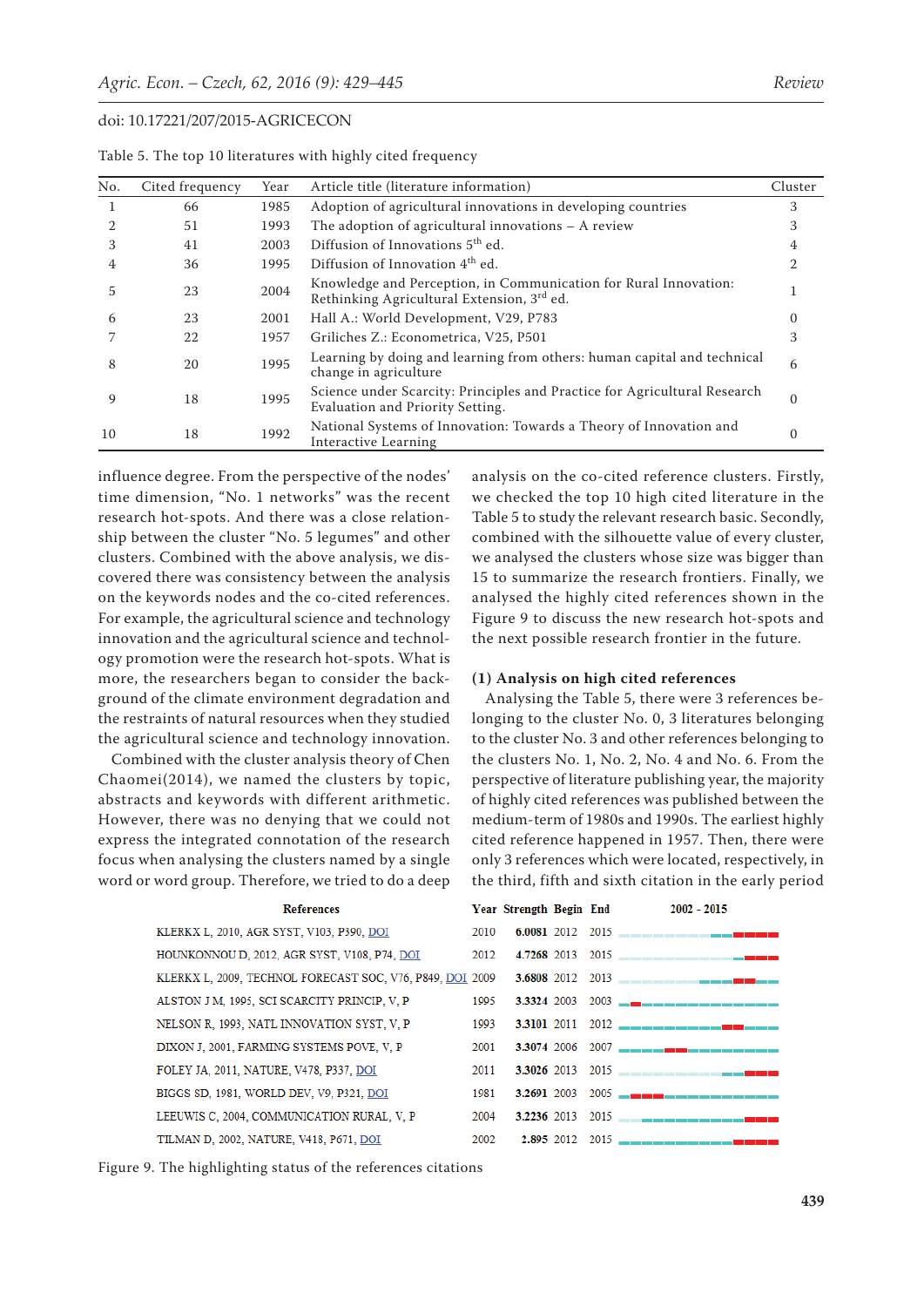of 21st century. As for the citation frequency, the whole highly cited frequency was not very high. For example, the first top highly cited reference (Feder et al. 1985) just had 66 citations. And others had a quite lower citation frequency, particularly, as for the tenth place of the highly cited references (Lundvall 1992), its number of citation was just 18. In addition, we found that the study always chose a theoretical research (Lundvall 1992; Alston 1995; Rogers 1995 and 2003; Leeuwis and Van den Ban 2004) as the main study issue, some researches referred to the technology adoption (Feder et al. 1985; Feder and Umali 1993) and the influence factor of extension (Foster and Rosenzweig 1995) and other studies had a quite lower proportion.

In detail, as for the theory studies, Lundvall (1992) studied the relevant issues of the national innovation system based on the innovation and interaction theory. Rogers (1995 and 2003) elaborated the origin and development of the innovation extension theory, verified the development and the effect of the science and technology innovation by many case study and discussed the basic paradigm of the innovation extension and the special reasons of the technology extension termination. As for the adoption and promotion of agricultural science and technology innovation, Feder et al. (1985), Feder and Umali (1993) made a deep analysis of the technology adoption in the developing countries and gave detail overviews of the current researches. At the same time, they analysed the extension reasons of green technology from the perspective of agricultural production environment and government policies. Foster and Rosenzwieg (1995) studied the human caption from the aspect of farmers, especially the farmers who can get experience from their own practices or from the others help, and the influence of farmers using agricultural technology.

## **(2) Analysis on the co-cited references**

We found that there were 16 clusters whose size was bigger than 15 by the analysis of the co-cited references. In addition, the researcher frontiers focused on the path selection and mechanism establishment of the agricultural science and technology promotion, the adoption, assimilation and innovation of agricultural technology and other aspect. As for the extension of the agricultural science and technology innovation, Sulaiman and Hall (2002) studied the reason why it was difficult to promote the new technology, viewpoint, and theory by the case of the

agricultural technology promotion in India. And the results showed that the responsibility and relationship of main body and subject, the professional knowledge of the technology users were the more important reason which had a significant impact on the agricultural technology promotion. Therefore, we should regroup the promotion mechanism of the agricultural science and technology and improve the construction of the agricultural science and technology innovation system.

As for the adoption, assimilation and innovation of agricultural technology, many scholars took this aspect as their research focus. At present, we can divide this kind of research into 4 aspects. Firstly, in the studied area of the technology promotion reasons, Basu and Leeuwis (2012) discussed that the technology promotion should be based on the perfect network system combined with the effective media publicity with the case of the rapid spread of the rice intensification (SRI) system in Andhra Pradesh. Secondly, as for the research of the technology extension process, Calatrava and Agustin (2011) took olive gardens in the Southern Spain as the main research area and elaborated the use and diffusion process of the plastic mulching technology, especially the diffusion of the technology with the crop straw as mulch. Thirdly, in the aspect of the influence factor of the technology diffusion, Conley and Udry (2010), Ito (2010) and Koundouri et al. (2006) studied some key factors of the technology extension based on the perspective of the farmer's social learning ability, communications skills and human capital. Meijer et al. (2015) researched the impact factors of agricultural technology absorbed from both the farmer's intrinsic and extrinsic factors. Fourthly, as for the agricultural science and technology innovation research, some scholars (Roling et al. 2004; Amede et al. 2009; Ito 2010) studied its impact on agricultural productivity and the agricultural innovation ability. Naseem et al. (2010) discussed the impact of the private investment in the scientific research system. As for other research aspects, some scholars (Carletto et al. 2010, Harvey and Pilgrim 2011, Vaz et al. 2015) discussed the impact of climate, energy change and globalization on the agricultural science and technology innovation based on the background of agricultural production.

#### **(3) Analysis on the surge cited references**

To deeply analyse the present co-cited references and show the new research frontiers, we analysed the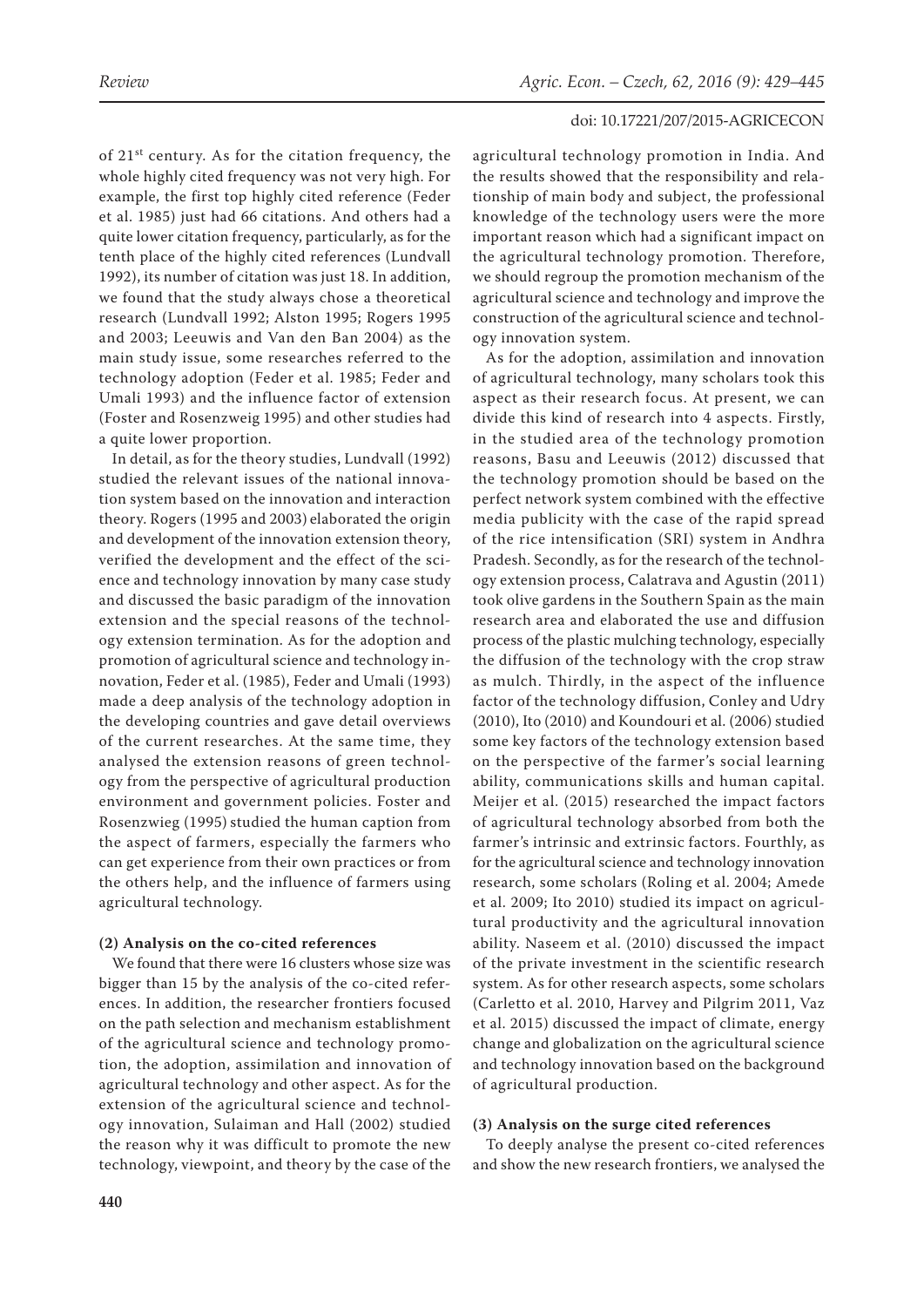surge cited situation of the co-cited references. As shown in the Figure 9, we got the top ten references with the surge cited frequency. Among them, the earliest phenomenon with the surge cited showed in 200, and the main cited reference belonged to Alston et al. (1995). We found that the impact of Alston et al. (1995) was much bigger than of the other cited reference combined with the surge cited time and the size of the impact strength. What is more, the references of Alston also belonged to the theory based research as discussed above. So the scholars paid more attention to the theory research in the study area of the agricultural science and technology innovation in this period. From 2012 Klerkx et al. (2010) showed a surge cited frequency and this trend continued to 2015. The reason might be that Klerkx et al. (2010) investigated the effective reformism with a very concrete case, verified the impact of the innovation network and its environment on the agricultural science and technology innovation. Their research implied other researchers as the agricultural innovation policies should, instead of aiming to only plan and control innovation, to foster the emergence of such flexible support instruments that enable the adaptive innovation management. So the impact of Klerkx et al. (2010) research reached to 6.01 higher than others references, up to the top one.

From the whole analysis, we discovered that the recent research frontier focused on the applicability management of agricultural science and technology innovation system (Klerkx et al. 2010), the innovation system method (Hounkonnou et al. 2012), the role of innovation agent (Klerkx and Leeuwis 2009), the background of innovation (Tilman et al. 2002; Foley 2011), because there were 7 references showing surge cited after 2011 in the top ten references listed by the surge cited time and quantity. Combined with the research basis and frontiers, the research focus had a shift from the specific agricultural technology diffusion, extension, absorption and innovation to the more systematic and comprehensive research area. The present researches paid more attention to the economic, social and natural benefits and the natural constraints and climate change of the agricultural science and technology innovation. Researchers tried to discuss the applicability of agricultural science and technology innovation method and system on a different innovation level. And the recent researches paid more attention to the role of the innovation agent in the whole construction of the agricultural science and technology innovation system.

#### **DISCUSSION**

Compared with the international agricultural science and technology innovation researches, notwithstanding the published quantity of references, the influence of the published articles or the dynamic evolution of the whole research of agricultural science and technology innovation in China, we all fell behind some developed countries, such as the USA, Great Britain, the Netherlands and so on. Regarding the above analysis, there were still some problems in the process of the agricultural science and technology innovation mechanism. Such as, that agricultural science and technology was disjointed from agricultural production. And the mechanism of market was still imperfect and the allocation of agricultural science and technology resources was not reasonable.

Therefore, Chinese scholars could follow the evolution trace of the international agricultural science and technology innovation research hot-spots and focuses in the future studied areas of the agricultural science and technology innovation so that we can put our science and technology research into connection with the factual production to some extent. In details, first, we should summarize the theory basis of the agricultural science and technology innovation researches combined with the present research achievements. And then, we can deduce the process of the technology extension, promotion and innovation with the background of the current specific agricultural technology in China. Finally, according to the background of agricultural production, we could complete the construction of the market mechanism, to improve the allocation ability of agricultural science and technology resources, so that we can promote the construction of the agricultural science and technology innovation system, improve the comprehensive strength of agricultural science and technology and consolidate and uplift the overall agricultural production capacity.

In addition, compared with the previous relevant review of researches (Ji Chuanru 2012), this paper made an analysis on the research hot-spots and frontiers of the international agricultural science and technology innovation by the bibliometrics and the visualization analysis of the Citespace III in the first time. The above descriptions also prove the innovation of the method application in our study. What is more, different from the previous researches (Jiang Heping and Liu Xueyu 2014), we analysed the gap between China and other countries in the studied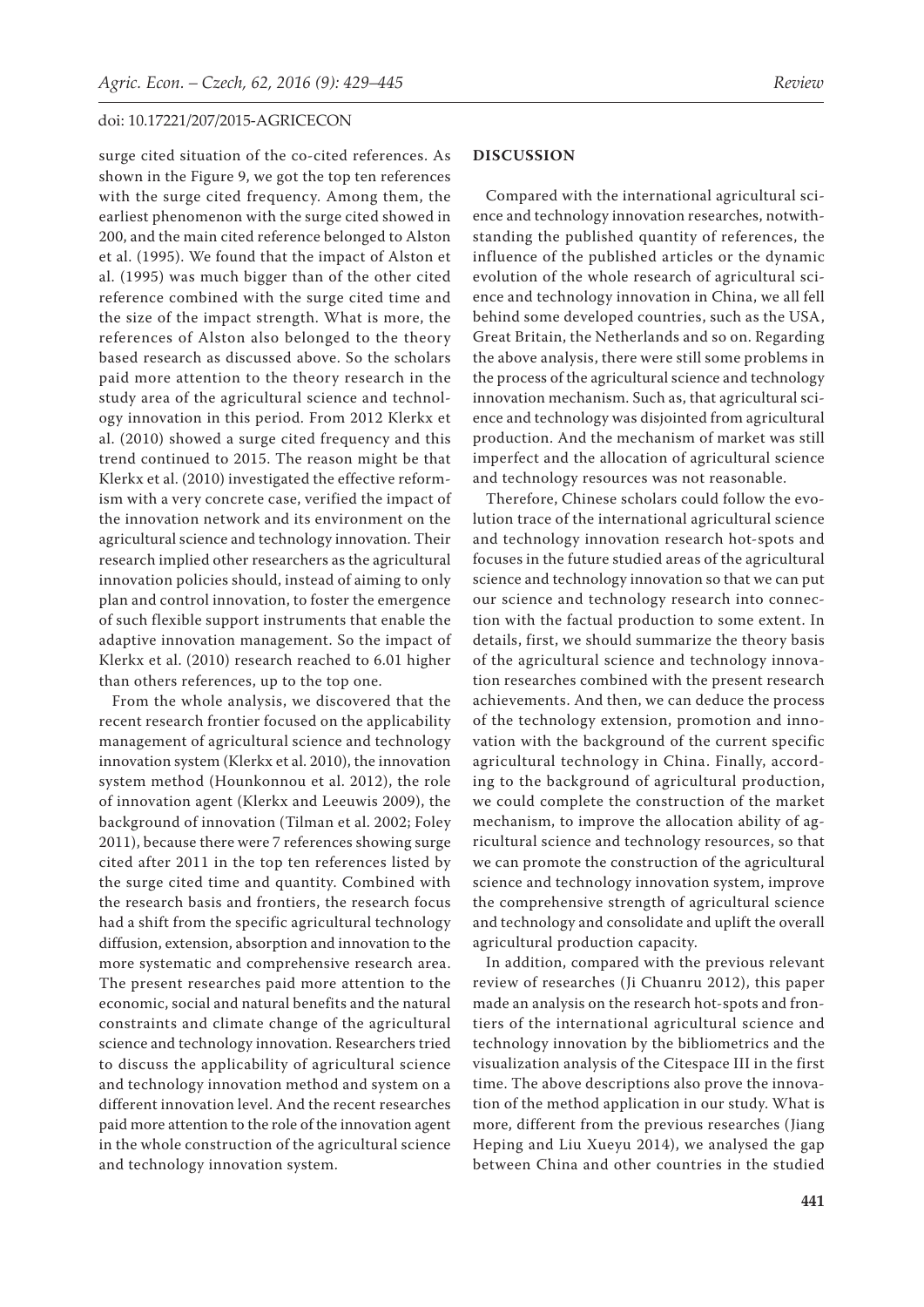area of the agricultural science and technology innovation based on the present situation and development trend of Chinese agricultural science and technology innovation research. And not same as the relevant researches (Meijer et al. 2015), we discussed the integrated research of agricultural science and technology innovation and were not limited to a new technology, attitude or production mode. Therefore, we found some roads, as shown above, to reduce the gap between China and some advanced countries and to improve the whole innovation ability of agricultural science and technology in China by using the international experience for reference.

However, this study also showed some disadvantages. For example, although we found that there were obvious differences and gaps between China and some developed countries in the studied area of the agricultural science and technology innovation, we just gave the simple reviews analysis without an empirical method. Therefore, we would plan to keep working on the construction of the agricultural science and technology innovation system and its management mechanism to dissect the reason of the above specific gap in the future study, so that we can narrow the gap between China and the international developed countries in the field of the agricultural science and technology innovation research, to comprehensively improve the capacity of agricultural science and technology. In turn, we can keep the agricultural production stable and ensure the food security.

#### **CONCLUSIONS**

According to the analysis on the relevant references in the studied area of the agricultural science and technology innovation, we discovered that the Chinese agricultural science and technology innovation researchers focused on four aspects (the connotation, the present situation and the development trend, the evaluation of the innovation level, the problems and countermeasures). In addition, we analysed the international studies from the aspect of the references' quantity, type and source publication, country or districts, institution and author, keywords, and co-cited references. On the whole, the results showed that:

Firstly, the agricultural science and technology innovation has been one of the continued research focus in the studied of many academics and the majority of scholars tended to publish papers to show their

research achievements. Among these source journals, "Agricultural Systems", "Agricultural Economics" and "Food Policy" were the top three journals which published more articles than other journals in the field of the agricultural science and technology innovation research.

Secondly, there was a gap between China and some developed countries in the researches of the agricultural science and technology innovation. For example, the USA, the Netherlands and the Great Britain were the top three countries which published a high number of relevant articles in the studied area of the agricultural science and technology innovation. However, the impact of the Great Britain was much more profound than that of the USA according to the centrality index. From the perspective of the influence strength, the Great Britain was in the first place. The published quantity of references in China was not up to 1/5 of that in the USA, it merely reached 1/3 of the published quantity in the Great Britain. Nevertheless, China started to have slightly higher influence strength in 2007. And this issue in China became the focus of the whole academic sphere and began to occupy the important place in the whole field of the agricultural science and technology innovation.

Thirdly, there were many institutions and authors working on the research of the agricultural science and technology innovation, respectively more than 100. Among them, on the one hand, the institution which published 3 articles was in the first place with the proportion of 39%. On the other hand, the authors who published 2 papers were in the top one position with the proportion of 67%. In addition, there was much space to improve the cooperation of institutions or authors because the present cooperation relationships were not very closely analysed by the visualization map. Therefore, it is important to improve the allocation ability of resources (institutions or authors), so that we can promote the development of the agricultural science and technology innovation.

Fourthly, the issue of the agricultural science and technology innovation had been the focus of many countries in the world early in the  $21<sup>st</sup>$  century. Especially after 2003, this issue got more attention and became one of the research focuses of the academics. In details, the agricultural innovation, knowledge innovation and technology innovation became the research focus in 2008. However, the climate change, ecological vulnerability began to form the new studies hot-spots, especially the impact of ecological vulnerability on the agricultural science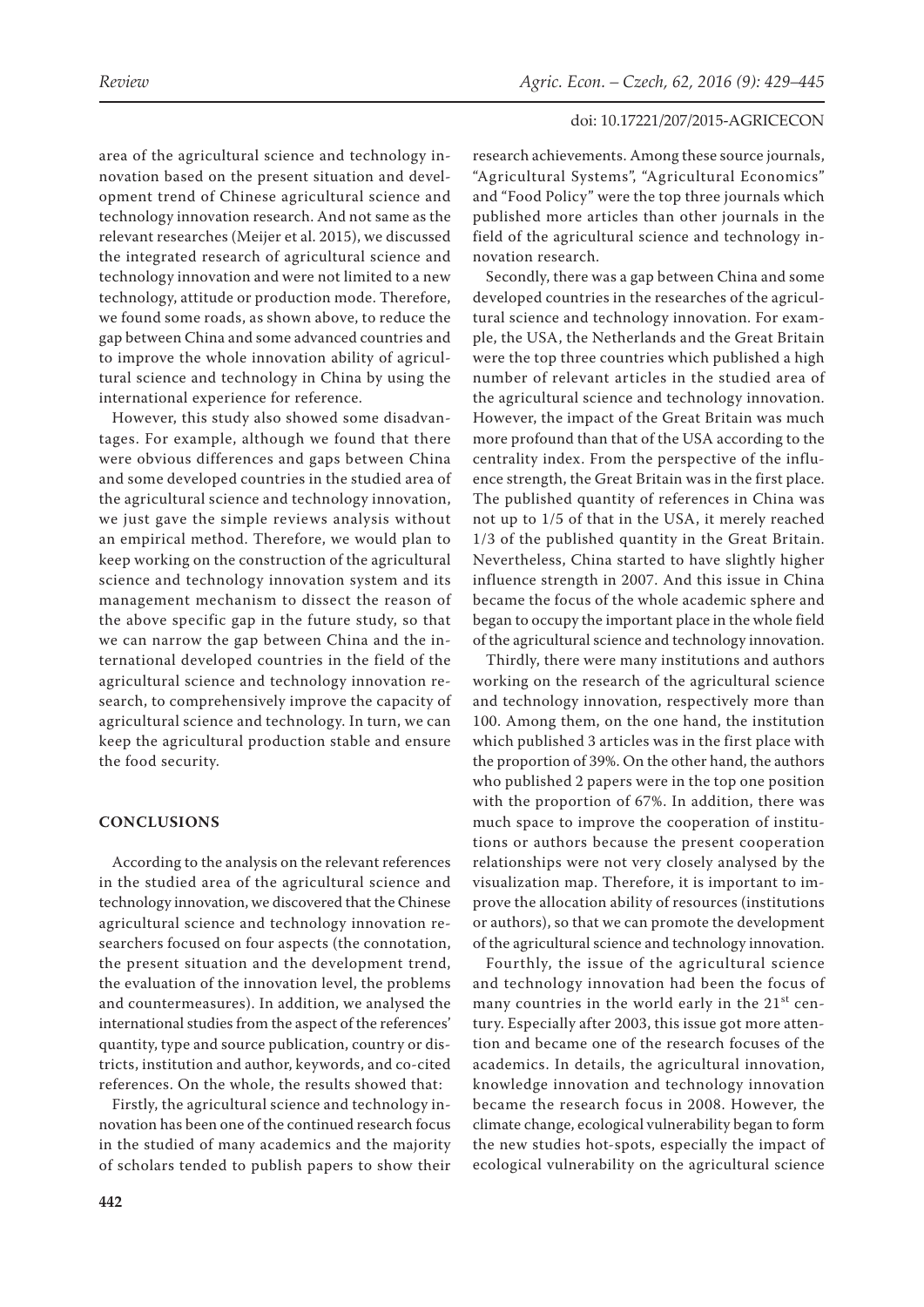and technology innovation after 2011. Therefore, the majority of scholars tended to set up a scientific agricultural science and technology innovation system so that we can improve the utilization rate of resources and promote the harmonious development between nature, society and economy.

Fifthly, the researches mainly focused on the theory analysis in the studied area of the international agricultural science and technology innovation and the partial studies gave more attention to the agricultural technology adaptation and their influence factor. In details, researchers focused on the three aspects, such as the choice of agricultural science and the technology innovation promotion path and its construction promotion mechanism, the extension, absorption and innovation of specific agricultural technology and other researches. In addition, the research began to shift from the extension, absorption and innovation of a specific agricultural technology to more systematic and comprehensive research fields from 2011. For example, the academics started to put natural constraints and climate change into the whole study and to pay more attention to the integrated benefits of nature, society and economy. What is more, the scholars tried to discuss the adaptation of the agricultural science and technology innovation method and system with a different innovation level and paid more attention to the role of the innovation agent in the whole construction of the agricultural science and technology innovation system.

# **REFERENCES**

- Alston J.M., Norton G.W., Pardey P.G. (1995): Science under Scarcity: Principles and Practice for Agricultural Research Evaluation and Priority Setting. Cornell University Press, Ithaca, New York.
- Amede T., Descheemaeker K., Peden D., Van Rooyen A. (2009): Harnessing benefits from improved livestock water productivity in crop-livestock systems of Sub-Saharan Africa: Synthesis. Rangeland Journal, 31: 169–178.
- Basu S., Leeuwis C. (2012): Understanding the rapid spread of System of Rice Intensification (SRI). In: Andhra Pradesh: Exploring the building of support networks and media representation. Agricultural Systems, 111: 34–44.
- Bederson B.B., Ben S. (2003): The Craft of Information Visualization: Reading and Reflections. Morgan Kaufman, San Francisco.
- Blazy J.M., Carpentier A., Thomas A. (2011): The willingness to adopt agro-ecological innovation: application of

choice modeling to Caribbean banana planters. Ecological Economics, 72: 140–150.

- Calatrava J., Agustin F.J. (2011): Using pruning residues as mulch: analysis of its adoption and process of diffusion in southern Spain olive orchards. Journal of Environment Management, 92: 620–629.
- Carletto C., Kirk A., Winters P.C. B. (2001): Globalization and smallholders: the adoption, diffusion, and welfare impact of non-traditional export crops in Guatemala. World Development, 38: 814–827.
- Chen Chaomei (2006): Citespace II detecting and visualizing emerging trends and transient patterns in scientific literature. Journal of the American Society for Information Science and Technology, 57: 359–377.
- Chen Chaomei (2010): The structure and dynamics of co-citation clusters: a multiple-perspective co-citation analysis. Journal of the American Society for Information Science and Technology, 61: 1386–1409.
- Chen Chaomei (2014): The Citespace Manual. Available at http://cluster.ischool.drexel.edu/–cchen/citespace/ CitespaceManual.pdf 1 (accessed December, 2014).
- Chen Qiqi, Zhang Junbiao, Zhang Lu (2015): Risk assessment, partition and economic loss estimation of rice production in China. Sustainability, 7: 563–583.
- Chen Shiji (2009): Survey of approaches to research front detection. New Technology of Library and Information Service, 9: 28–33.
- Conley T.G., Udry C.R. (2010): Learning about a new technology: pineapple in Ghana. American Economic Review, 100: 35–69.
- David F.T. (2001): Employment-based analysis: an alternative methodology for project evaluation in developing regions, with an application to agriculture in Yucatan. Ecological Economics, 36: 249–262.
- David M., Scott R. Templeton M.K. (1999): Agriculture and the environment: an economic perspective with implications for nutrition. Food Policy, 24: 221–229.
- Feder G., Just R.E., Zilberman D. (1985): Adoption of agricultural innovations in developing countries. Economic Development and Cultural Change, 33: 255–298.
- Feder G., Umali D.L. (1993): The adoption of agricultural innovations – a review. Technological Forecasting and Social Change, 43: 215–239.
- Foley J.A., Ramankutty N., Brauman K.A., Cassidy E.S., Gerber J.S., Johnston M., Mueller N.D., O'Connell C. et al. (2011): Solutions for a cultivated planet. Nature, 478: 337–342.
- Foster A.D., Rosenzweig M.R. (1995): Learning by doing and learning from others: human capital and technical change in agriculture. Journal of Political Economy, 103: 1176–1209.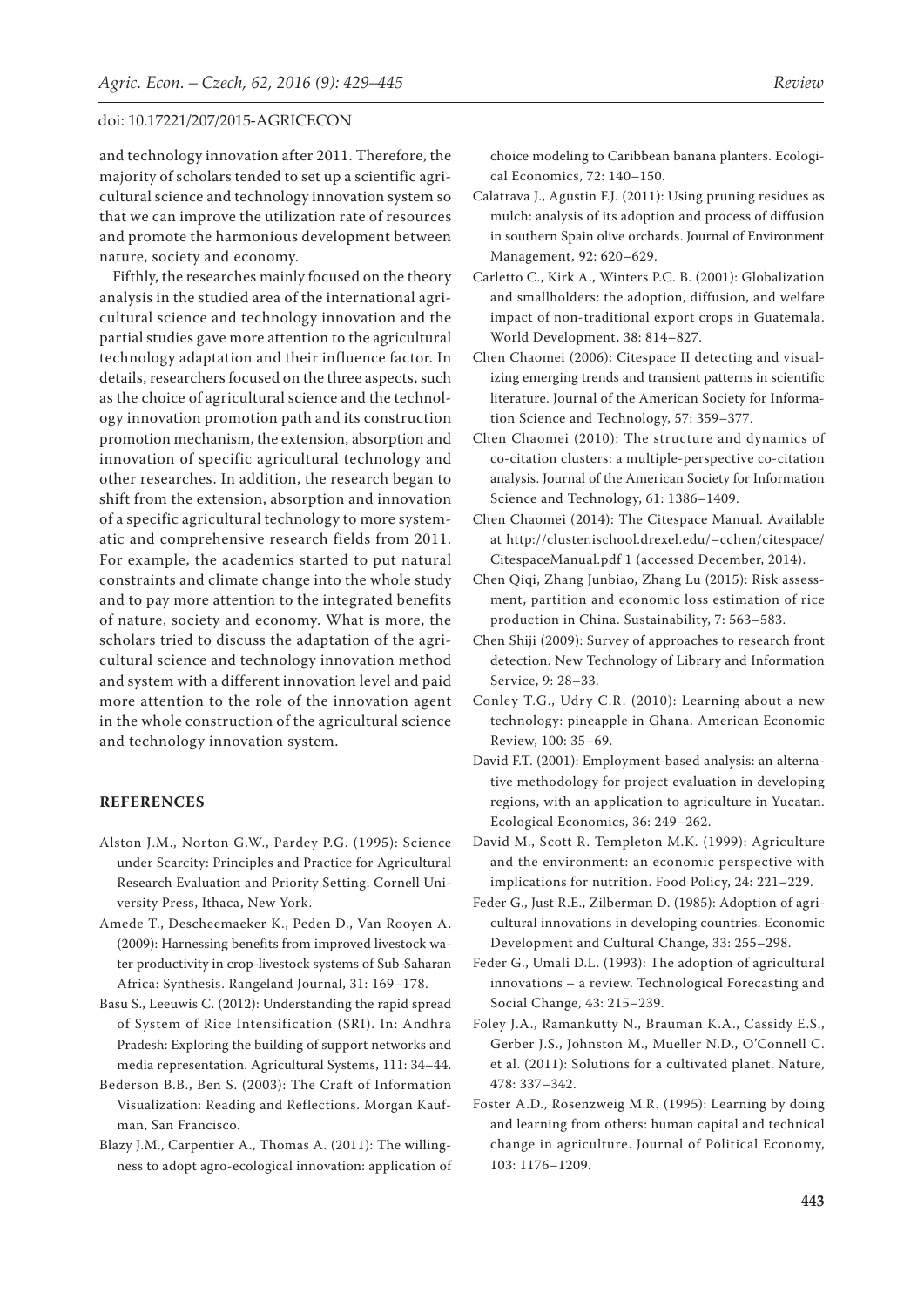- Guo Wenbao, Ma Qing (2011): Existing problems and countermeasures of agricultural technology innovation system. Journal of Anhui Agricultural Science, 39: 20190– 20192.
- Hall A. (2002): Beyond technology dissemination: reinventing agricultural extension. Outlook on Agriculture, 31: 225–233.
- Harvey M., Pilgrim S. (2011): The new competition for land: food, energy, and climate change. Food Policy, 36: S40–S51.
- Hounkonnou D., Kossou D., Kuyper T.W., Leeuwis C., Nederlof E.S., Röling N., Sakyi-Dawson O., Traoré M., van Huis A. (2012): An innovation systems approach to institutional change: smallholder development in West Africa. Agricultural Systems, 108: 74–83.
- Hu Ruifa, Huang Jikun (1999): The reconsideration of scientific research system reform: scientific research behavior analysis on agricultural scientific research personnel under the condition of market economy. China Rural Survey, 6: 1–10.
- Huang Jikun, Hu Ruifa (2000): Investment system and mode of agricultural science and technology: present situation and the international comparison. Management World, 3: 170–179.
- Huang Jikun, Hu Ruifa, Zhi Huayong (2009): Development and reform of agricultural technology popularization system in 30 years. Journal of Agrotechnical Economics, 1: 4–10.
- Huang Wenhuai (2011): An empirical study on the influence of agricultural science and technology innovation on the rural economy. Science and Technology Management Research, 12: 1–4.
- Ito J. (2010): Inter-regional difference of agricultural productivity in China: Distinction between biochemical and machinery technology. China Economic Review,  $21 \cdot 394 - 410$
- Ji Chuanru (2012): Advances in innovation of agricultural science and technology. Guizhou Agricultural Sciences, 40: 216–220.
- Ji Shaoqin (2005): Study on National Innovation System of Science and Technology in Agriculture. [Ph. D. thesis.] Chinese Academy of Agricultural Science, Beijing.
- Jiang Heping, Liu Xueyu (2014): Review of studies on innovation system of agricultural science and technology in China. Journal of Agricultural Science and Technology, 16: 1–9.
- Jing Fei (2007): Scientific research behavioral analysis to paddy rice breeding scientific researches – Empirical studies Besed on Jiangsu Province. Technology Economics, 26: 88–93.
- Klerkx L., Aarts N., Leeuwis C. (2010): Adaptive management in agricultural innovation systems: the interactions between innovation networks and their environment. Agricultural System, 103: 390–400.
- Klerkx L., Leeuwis C. (2009): Establishment and embedding of innovation brokers at different innovation system levels: insights from the Dutch agricultural sector. Technological Forecasting and Social Change, 76: 849–860.
- Koundouri P., Nauges C., Tzouvelekas V. (2006): Technology adoption under production uncertainty: theory and application to irrigation technology. American Journal of Agricultural Economics, 88: 657–670.
- Leeuwis C., Van den Ban A. (eds) (2004): Knowledge and Perception, in Communication for Rural Innovation: Rethinking Agricultural Extension. 3rd ed. Blackwell Science Ltd, Oxford.
- Li Furong (1996): Research on the Supply of Agricultural Science and Technology Innovation and the Reform of Agricultural Scientific Research Mechanism in the Development of Chinese Agriculture. [Master Degree Thesis.] Southwest Agricultural University, Chongqing.
- Li Hongwei, Li Dongsheng (2013): Research on the innovation ability of agricultural science and technology: illustrated by Hubei province. Journal of Agrotechnical Economics, 10: 114–119.
- Li Wan, Sun Bingdong (2014): The knowledge and research hot-spots of west economic geography: visualized quantitative research based on citespace. Economic Geography, 34: 7–12, 45.
- Lin Bbode (2010): Assessment of the theoretical model on the evaluation of agricultural science and technology innovation ability. Journal of Fujian Agricultural and Forestry University (Philosophy and Social Science), 13: 54–59.
- Ling Yuanyun (1995): Research on Transformation Mechanism of Agricultural Science and Technology Achievements. [Master Degree Thesis.] Huazhong Agricultural University.
- Lundvall B. (1992): National Systems of Innovation: Towards a Theory of Innovation and Interactive Learning. Pinter, London.
- Ma Hongxia, Liu Qi. (2010): The main problems and resolutions of agricultural science and technology innovation in China. Journal of Jilin Normal University (Humanities & social science edition), 5: 68–71.
- Meijer S.S., Catacutan D., Ajayi O.C., Gudeta W. Sileshi G.W., Nieuwenhuis M. (2015): The role of knowledge, attitudes and perceptions in the uptake of agricultural and agro-forestry innovations among smallholder farmers in sub-Saharan Africa. International Journal of Agricultural Sustainability, 13: 40–54.